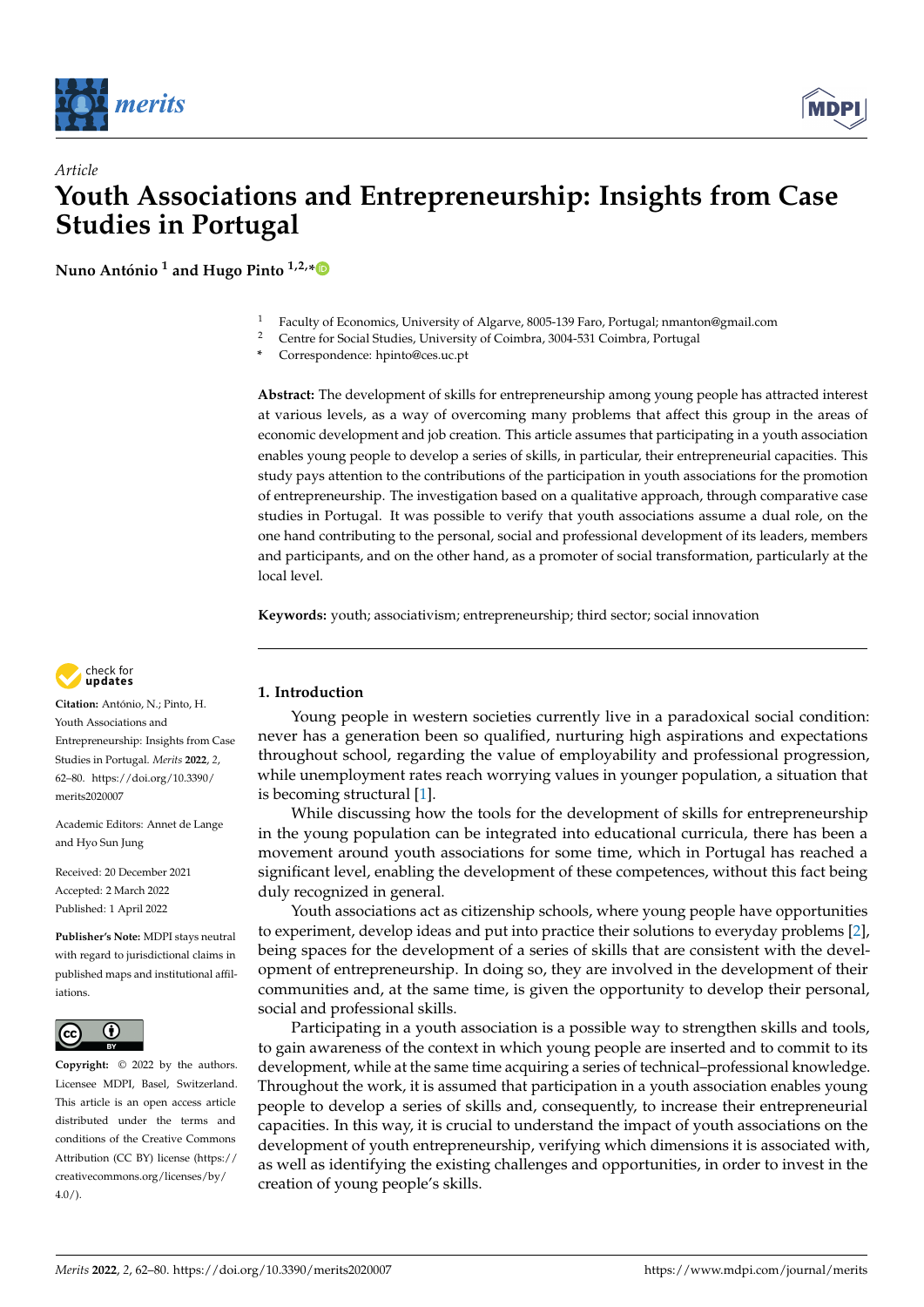This article reflects on the contribution of a specific associative movement, youth associations, in promoting entrepreneurship among its participants, young people. The study is based on a qualitative approach, through the study of comparative cases. Data for analysis was obtained from youth associations in mainland Portugal, using two methods of information collection, which work in a complementary way, document analysis and interviews. The organization and analysis of the collected data were carried out based on content analysis techniques.

The article is organized as follows. Section [2](#page-1-0) is dedicated to exploring the interconnections of entrepreneurship and youth. Section [3](#page-4-0) briefly describes materials and methods used in the empirical research. Section [4](#page-7-0) presents and discusses the main findings. The article ends with a conclusion, highlighting key insights from the research.

#### <span id="page-1-0"></span>**2. Entrepreneurship and Youth**

#### *2.1. Entrepreneurship and Innovation Dynamics*

Various social actors currently invoke entrepreneurship as a solution to many problems, particularly in economic terms [\[3\]](#page-16-2). Entrepreneurship has attracted increasing attention because of its importance in economic growth, job creation and productivity [\[4,](#page-16-3)[5\]](#page-16-4). It is considered one of the main mechanisms in promoting economic development [\[6,](#page-16-5)[7\]](#page-16-6), innovation and well-being [\[3\]](#page-16-2). It is seen as a dynamic process of change, which is based on the identification of opportunities and new solutions by the entrepreneur, with the objective of meeting the needs of individuals and groups [\[8\]](#page-16-7).

The 20th century brought a turning point to the concept of entrepreneur and its relevance. Joseph Schumpeter (1883–1950) contributed significantly to the study of entrepreneurship and innovation. His book, "Theory of Economic Development", published in 1911, rejected the prevailing view at the time, which identified the entrepreneur as the manager of the company, subject to great risk in order to achieve his goals, and assumed the role of the innovator, representing the driving force of the economic system [\[3\]](#page-16-2). Schumpeter interprets innovation as an endogenous process, that is, internal to the system itself, which makes it possible to do more with the same amount of resources [\[9\]](#page-17-0). Entrepreneurship and innovation dynamics are thus interlinked, highlighting the idea of the entrepreneur as responsible for the processes of combining means of production, new products and/or new markets, assuming himself as the key figure in economic development in opposition to capital owners. Entrepreneurship skills can be viewed as important skillsets for success in projects [\[10\]](#page-17-1).

Following this line of thought, Peter Drucker (1909–2005) also placed the emphasis on innovation, defending innovative entrepreneurship as the main catalyst for many changes in business, industrial and economic contexts [\[11\]](#page-17-2). For Drucker, what successful entrepreneurs reveal is not just any special personality trait but also a personal commitment to a systematic practice of innovation, with innovation being the specific function of the entrepreneur [\[12\]](#page-17-3). Entrepreneurial skills will strengthen an individual's belief to be an entrepreneur and provide an individual with the capabilities necessary for entrepreneurship, such as creativity, innovativeness and self-efficacy [\[13](#page-17-4)[,14\]](#page-17-5).

Jeffry Timmons (1941–2008), associates entrepreneurship with the ability to build anything from scratch, recognizing the opportunity, highlighting the role of the entrepreneur, namely through a set of characteristics that he possesses and differentiates him from other individuals [\[15\]](#page-17-6). Well-established measurement scales for identifying core personality characteristics to enhance entrepreneurial performance, namely extraversion, emotional stability, agreeableness, conscientiousness and openness to experience are presented in the literature [\[16\]](#page-17-7). Entrepreneurship begins to be associated with the creation of any organization, regardless of its activity and size, associating entrepreneurship with the process of creating companies based on the identification of opportunities, regardless of the degree of innovation of their business [\[17\]](#page-17-8).

Entrepreneurship is a process by which something new, creative, something different and innovative, is done, with the purpose of generating wealth and value for society. Louis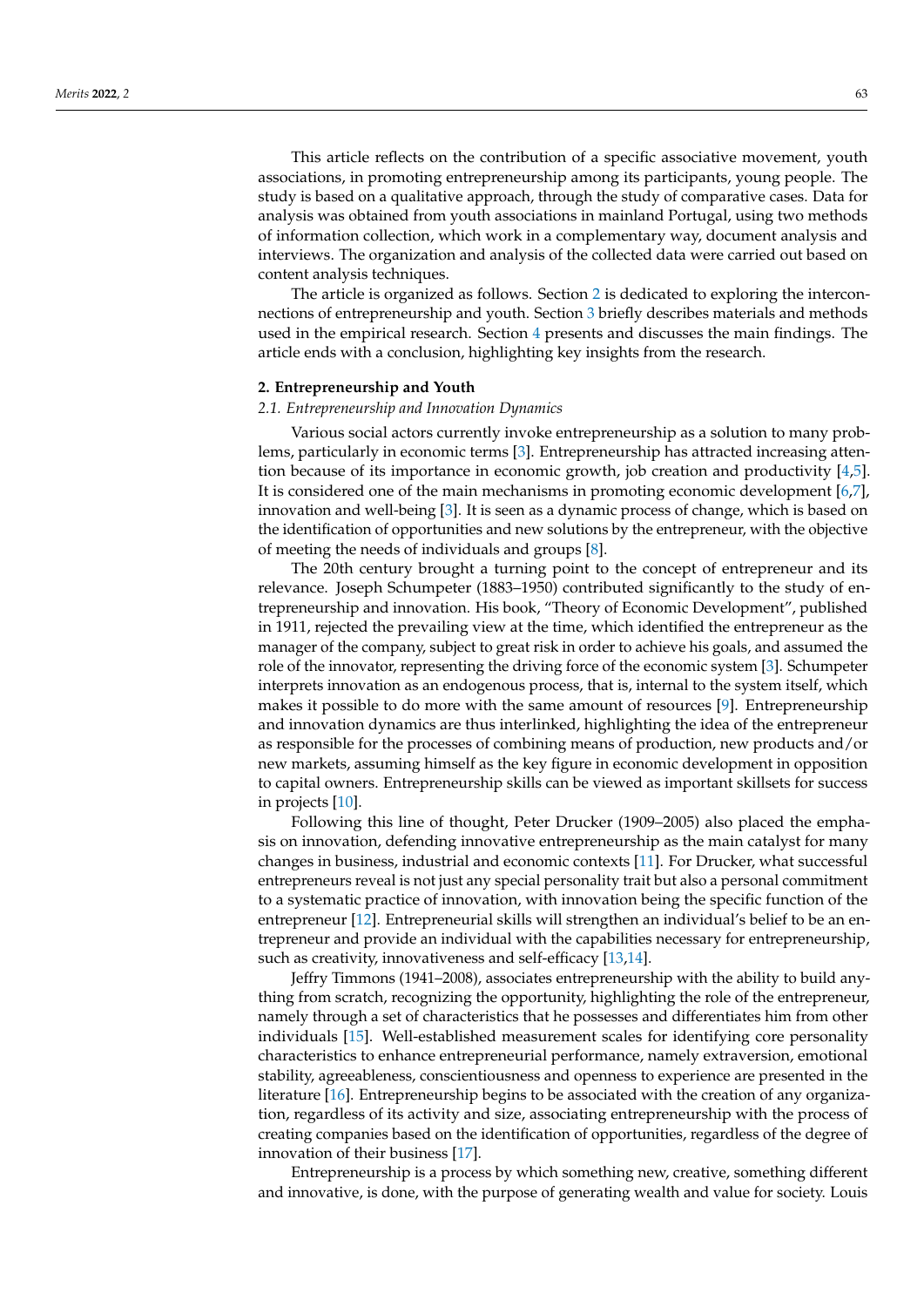Filion sees the entrepreneur as an individual who imagines, develops and realizes visions, but defends the idea that entrepreneurs learn from past and current experience, acquiring a proactive posture, while identifying new aspects that they should learn in view of what they want to achieve [\[18\]](#page-17-9). Entrepreneurship orientation can explain 20% of the success in projects [\[19\]](#page-17-10).

Entrepreneurship has recently occurred at significantly higher rates than at any time in the last 100 years [\[20\]](#page-17-11). Entrepreneurship is a significant lifestyle and a career identity for many, reaching 4% of adults at the business level; 1 in 25 individuals try to start a new business. Other authors note that entrepreneurship has been the driver of much of the growth of the business sector as well as the driving force behind the rapid expansion of the social sector [\[21\]](#page-17-12). Entrepreneurship orientation is a process by which creative ideas are implemented within an organization [\[22\]](#page-17-13). A partial indicator of the growth of social entrepreneurship over the last few decades may be the number of nonprofit organizations that have emerged. Until today, the determination of the entrepreneurial profile continues to be the stage for much discussion. It was believed, and is still a deeply rooted thought, that the entrepreneur is born with characteristics that are different from other individuals and even with a defined destiny to succeed in business. The behavioral perspective tries to explain entrepreneurship through the individual characteristics of the entrepreneur's personality. At the individual level, entrepreneurship skills can be viewed as skillsets that improve project performance, even in those of less entrepreneurial nature [\[10,](#page-17-1)[23\]](#page-17-14).

#### *2.2. Youth and Entrepreneurship*

The definition of youth has been the subject of much debate or seen as an unstable social fact [\[24\]](#page-17-15). Youth, understood as a stage of life and a sociocultural category, is a product of modern times, and there are many moments throughout history in which reference is made to the role of young people [\[25\]](#page-17-16). The General Assembly of the UN—United Nations Organization—defined as young people as being between 15 and 24 years old, for the first time in 1985, in the scope of the commemorations of the International Year of Youth. Currently, statistically, the 29-year threshold is used and young people are spoken of as individuals before reaching adulthood, mentioning the existence of several sub-steps. A view of youth as an apparent unity (when referring to a stage of life) and as diversity (when different social attributes that distinguish one from the other) are alleged [\[26\]](#page-17-17).

The current situation of Portuguese young people reveals an increasing number of young people at risk of social exclusion, generally falling short of opportunities. Getting a job is considered the basis for all other young people's projects, however, the professional life associated with precariousness and atypical forms of employment is less and less capable of structuring a financial independence that makes it possible to buy a home or have children [\[1](#page-16-0)[,27\]](#page-17-18). In Portugal, as in Europe in general, there are more and more situations of precarious work, provision of services, youth unemployment and rotation between jobs. This situation reveals itself mainly in young people with low qualifications, or medium qualifications, and is starting to reach the more qualified ones. Particularly worrying is the situation of NEETs, young people that are "Not in education, employment, or training". Data collected from Eurostat shows that the percentage of NEETs (Figure [1\)](#page-3-0) in Portugal is lower than the European Union average in all the years but follows the same trend, growing considerably with economic crisis in 2013, with the peak of the Eurozone crisis, and in 2020, with the pandemic crisis.

Nevertheless, young people are the age group that most actively tends to diversify their strategies to get out of this situation [\[28\]](#page-17-19). Entrepreneurship has been gaining increasing recognition as a mechanism for economic development and job creation. The role of entrepreneurs and innovators in economic growth increasingly aligns with the creation of small businesses [\[29\]](#page-17-20). In this way, entrepreneurship is one of the possible options for young people to solve the difficulties of entering the labor market and into adulthood. Entrepreneurs have a higher need for achievement compared to non entrepreneurs [\[30\]](#page-17-21). Regarding youth entrepreneurship, the age group between 25 and 34 years old is the one with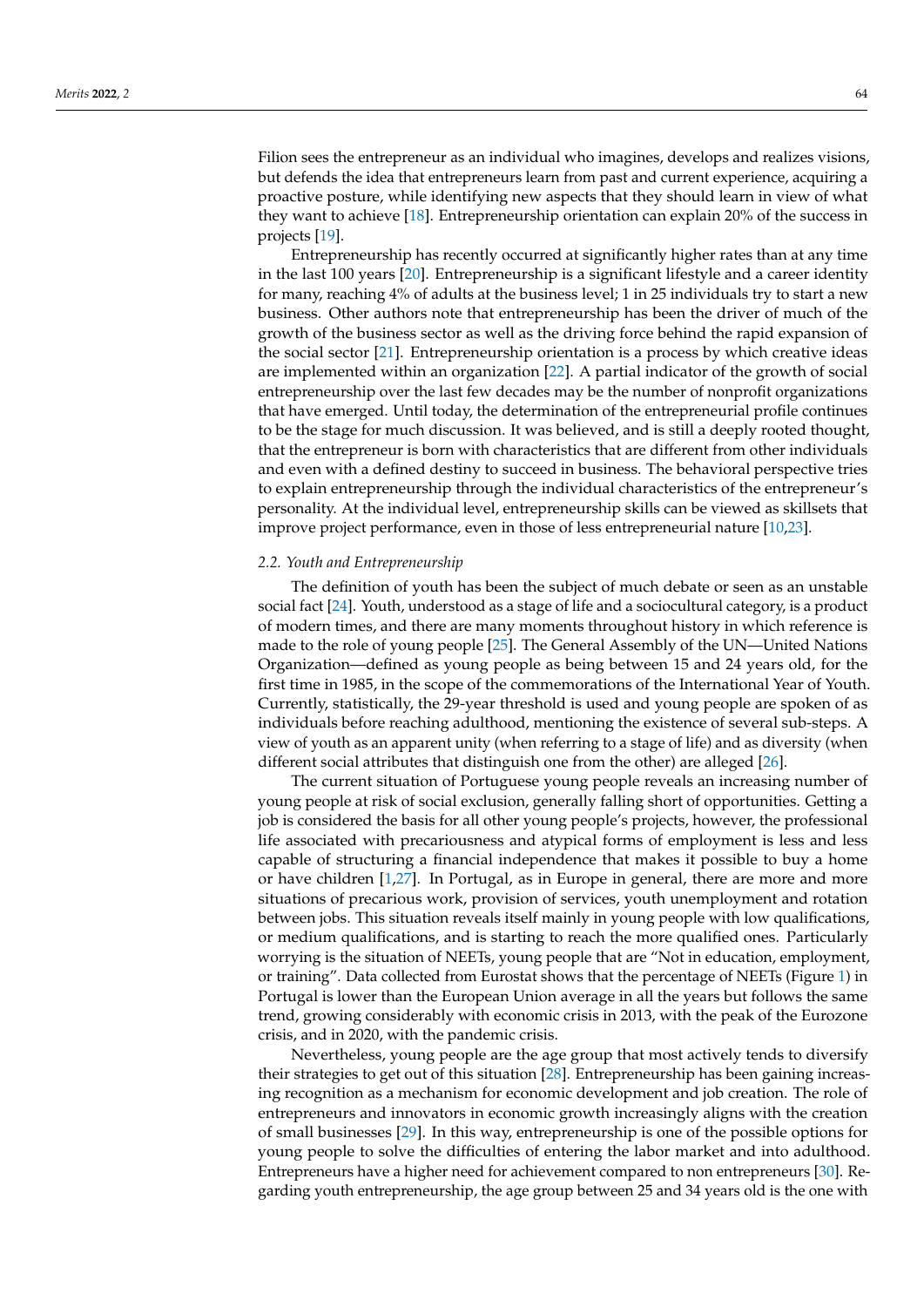the highest incidence of early-stage entrepreneurial activity (TEA—Total Entrepreneurial Activity—1.9%). The level of education with the highest incidence of entrepreneurial activity is postgraduate training; that is, young masters or PhD holders are the most likely to become entrepreneurs (TEA of 14.8% for the population with this level of education) [\[31\]](#page-17-22).

<span id="page-3-0"></span>

**Figure 1.** Young people neither in employment nor in education and training (NEET), percentage of total population, in Portugal and European Union—annual data from 27 countries. Source: Eurostat [lfsi\_neet\_a]. **Figure 1.** Young people neither in employment nor in education and training (NEET), percentage

Entrepreneurship is still a residual strategy among young people, manifested essen-<br>Entrepreneurship is still a residual strategy among young people, manifested essentheir strategies to get out of the elements such as innovativeness, risk-taking, self-confidence and need for achievement to predict entrepreneurial inclinations have been emphasized by the litentrepreneurs and increasing members in economic growth increasing with the creation of  $[19,31,32]$  $[19,31,32]$  $[19,31,32]$ . Still, in this way, it is mentioned that young people who have contact enture [19]. In this way, it is increased that young people who have contacted with entrepreneurial models are more likely to become entrepreneurs themselves [\[3\]](#page-16-2). This which enterpreneurship to solve the difference of enterpreneurship, contributing to its institu-<br>evidence portrays the relevance of young entrepreneurship, contributing to its institutionalization as a field of analysis and action, which is clearly visible in the guidelines of many governments, public entities and institutions [\[33\]](#page-17-24). concluded that policies to enhance when the the the the highest incidence of early the highest incomplete entrepreneurship can be effective economic performance and growth through promoting entrepreneurship can be effective. tially by those who live in better socioeconomic conditions and have more qualifications [\[28\]](#page-17-19).

# 2.3. Third Sector and Youth Associations **masters are the intervals are the theory**

Third Sector organizations play a fundamental role in society and have been growing in terms of quantity, heterogeneity, type of activities and their articulation with social protection systems [\[34\]](#page-17-25) and social entrepreneurship is considered an emerging field of study [\[35\]](#page-17-26). Major societal challenges are faced all over the world, such as climate change, socioeconomic inequalities and ageing populations, and social entrepreneurs take it on themselves to develop innovative solutions for such societal challenges [\[36\]](#page-17-27). Youth associations show a development pattern in accordance with this description. The term Third Sector designates a set of organizations very diversified among themselves, which represent forms of organizing activities, production and distribution of goods and provision of services, distinct from the two dominant economic agents—public authorities and private for-profit companies [\[37\]](#page-17-28). Entrepreneurship in nonprofit sector has broader social goals than conventional forms of entrepreneurship [\[38\]](#page-17-29). Youth associations are included in the framework of Non-Governmental Organizations (NGOs), and may take on *2.3. Third Sector and Youth Associations* Sector organizations. different types depending on the main activity carried out, as part of the range of Third

Associativism is referred to as the organization of civil society and understands the process of constitution of associations as a grouping of people around common interests,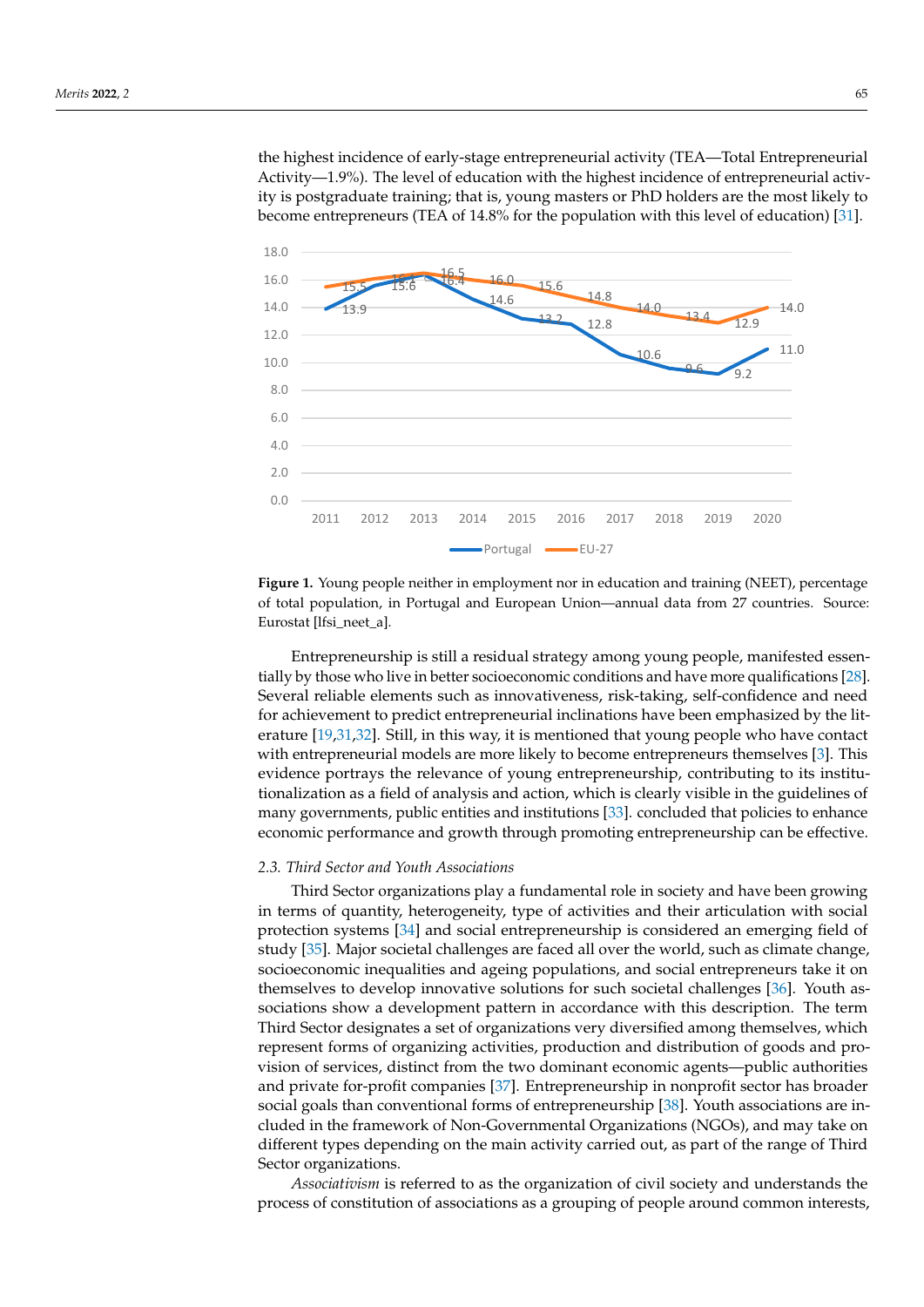resorting to the creation of entities with legal personality and cooperation objectives with a view to one or more purposes in common [\[37\]](#page-17-28). The diversity of associations is seen in their differentiation through the goals they aim to achieve, the people who are part of them, their organizational models, and the activities and initiatives they develop [\[2\]](#page-16-1). Nevertheless, two key ideas are mentioned regarding *associativism*: voluntary and free cooperation and the creation of solutions to concrete problems.

Public policies should focus on social values oriented to progress in order to stimulate valuable entrepreneurial activity and hence facilitate economic development that also embraces vulnerable communities [\[39\]](#page-17-30). Complementarily, entrepreneurial orientation in the social context is best characterized by the three dimensions of innovativeness, proactiveness and risk-taking [\[40\]](#page-17-31). Associations are identified as spaces for participation, developing a reference educational function, embodied in the learning of skills, techniques and competences for cooperative work and participation in communities [\[2\]](#page-16-1). Being part of an association makes it possible to undertake certain objectives as a group, with the view to pursuing a common goal [\[41\]](#page-17-32). This possibility is open to young people through their integration into (youth) associations. Youth associations are a heterogeneous collective due to the diversity of functions they fulfil and the recipients to whom their actions are directed [\[37\]](#page-17-28).

Recent research on entrepreneurial behavior and success has established skill variety as a central human capital factor [\[42\]](#page-17-33). The development of certain competences cannot be done only through cognitive or practical training alone, but in the intersection between cognitive, technical and behavioral development [\[43\]](#page-17-34). In addition to the academic context, there are business initiatives, which play a crucial role in promoting the entrepreneurial skills of young people. In Portugal, the ANJE—National Association of Young Entrepreneurs— [\(www.anje.pt,](www.anje.pt) accessed on 1 March 2022) stands out, and at the international level, JADE Portugal—Federation of Junior Enterprises of Portugal—[\(https://jeportugal.pt/,](https://jeportugal.pt/) accessed on 1 March 2022) and AIESEC Portugal [\(https://aiesec.org/,](https://aiesec.org/) accessed on 1 March 2022) are also worth mentioning.

Youth associations created in Portugal over the last 3 decades have developed a significant expression at the national level, which has been enabled the development of these same skills, often without this fact being properly recognized. Under the motto of "learning by doing", young people develop projects where they improve their skills. According to the Profile of Portuguese Youth Associations, carried out by the National Federation of Youth Associations, the number of youth associations registered in the RNAJ—National Registry of Youth Associations—excluding student associations, was 1630, involving a total number of 470,339 young people [\[44\]](#page-17-35).

# <span id="page-4-0"></span>**3. Materials and Methods**

#### *Analysis Methodology*

The methodology was applied in an exploratory fashion, based on a qualitative approach, through a comparative case study. The information for the construction of the cases was obtained using two methods of collecting information, which work in a complementary way: document analysis and interview. The organization and analysis of the collected data were carried out based on content analysis techniques.

Data were collected from youth associations in Mainland Portugal, whose selection was carried out according to a set of pre-established criteria, as indicated below: (i) youth association registered within the RNAJ; (ii) activity for at least the last 5 years; (iii) merit recognized through the "Good Practices–Youth Associations" Award; (iv) existence of human resources allocated to associative activity; and (v) agreement to participate in the study.

At first, data on selected youth associations were collected through document analysis. In the following moment, interviews were applied to the representatives/responsible for the same, according to a previously elaborated interview guide.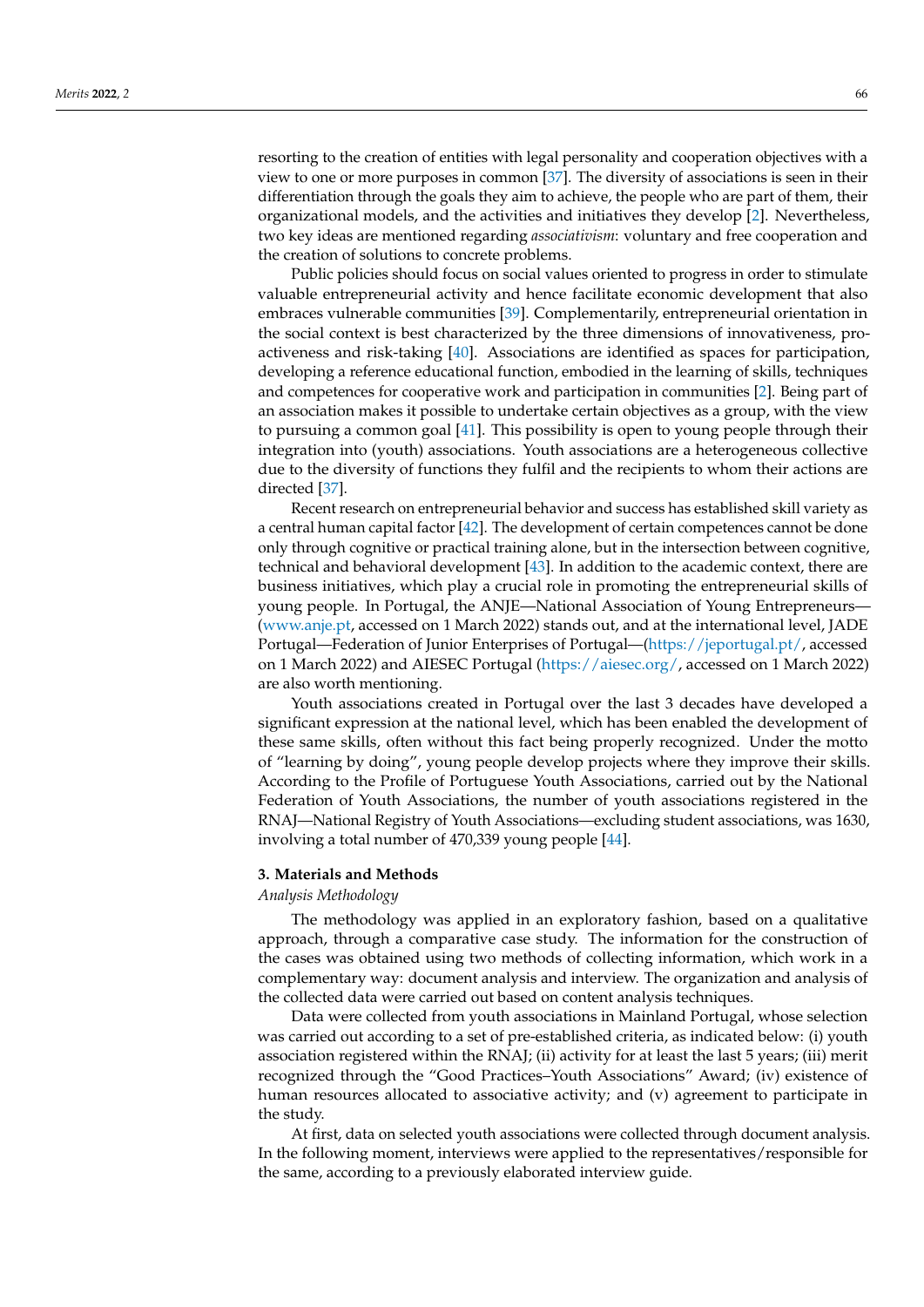In the qualitative approach, the main interest is to understand the subjects and phenomena in their complexity and uniqueness, observing multiple aspects of their performance. Thus, it enables learning and transferability of knowledge to other situations and subjects, in analogous situations [\[45\]](#page-18-0). Qualitative studies focus on processes rather than products as well as value understanding and interpretation of how facts and phenomena manifest themselves, rather than determining their causes [\[46\]](#page-18-1).

In this approach, the context is observed in a holistic perspective, without reducing it to specific variables. The creation of knowledge results from interpretive, ethnographic and phenomenological analyses, following a flexible design. This methodology follows an inductive model and proposes to achieve goals without neglecting the dimension of unpredictability of the human aspect in social life [\[47\]](#page-18-2).

The qualitative approach offers different research possibilities, among which are the case studies [\[48\]](#page-18-3). Case studies are one of several ways to conduct social science research. It is the preferred strategy when "how" and "why" questions are being asked, while the researcher has little control over the events and the focus of the study is centered on real-life context phenomena [\[49\]](#page-18-4). A case study involves the detailed analysis of a well-defined phenomenon, the case [\[50\]](#page-18-5). In this article, the cases refer to youth associations, which include their members, their leaders, their participants and the activities and initiatives developed by and for them. Complementarily, the comparison between cases provides the basis for making statements about empirical regularities [\[51\]](#page-18-6).

Document analysis is related to the examination of written materials of a different nature, which have not yet received an analytical treatment, or which can be re-examined, seeking new and/or complementary interpretations [\[48\]](#page-18-3). This analysis can be carried out on organizational documents (reports, records, products such as graphic videos), bibliographic documents (specialized journals), government documents or even statistics. One of the basic advantages of this type of investigation is that it allows the study of people and aspects to which there is limited physical access. Furthermore, the documents constitute a nonreactive source, the information contained in them remains the same after the passage of time. A document analysis is particularly opportune when the study focuses on long periods of time, seeking to identify one or more behavioral and/or cultural trends [\[48\]](#page-18-3).

With regard to document analysis, information was collected on the selected associations, based on documents made available in the respective electronic domains and/or provided by their managers. The Statutes and Internal Regulations, the Annual Activity Plans and the Activity Reports and Accounts were used as reference documents to validate the interest of their inclusion and check their participation in entrepreneurship support activities. In addition, other elements provided by the associations and posted on their websites and social networks were analyzed, particularly to comprehend their communication about types of activities that were developed and main results achieved.

Interviewing is a data collection technique often used in qualitative studies. This technique is used when the objective is to map practices, values and systems of specific social groups, and is more or less well delimited [\[52\]](#page-18-7). The interpretation of the interviews is carried out based on the principles of content analysis, a technique for analyzing communication, such as what was said in the interviews or what was observed by the researcher. During the analysis of the material, it was classified into categories that helped with the understanding of what is behind the participants' speech. The main rules in content analysis are: homogeneity; exhaustive content analysis; respecting the criterion of exclusivity, i.e., the same content element cannot be classified into two different categories; perform an objective analysis, that is, different coders must arrive at different results; the categories must be appropriate and relevant adapted to the content and objective [\[53\]](#page-18-8).

To complement the data collection, a semistructured interview was applied, according to a previously prepared script, which was recorded in audio format. The interview guide had a total of 26 main questions, in some cases unfolding into support questions, distributed in six blocks, covering the different dimensions of analysis (cf. Appendix [A\)](#page-15-0). In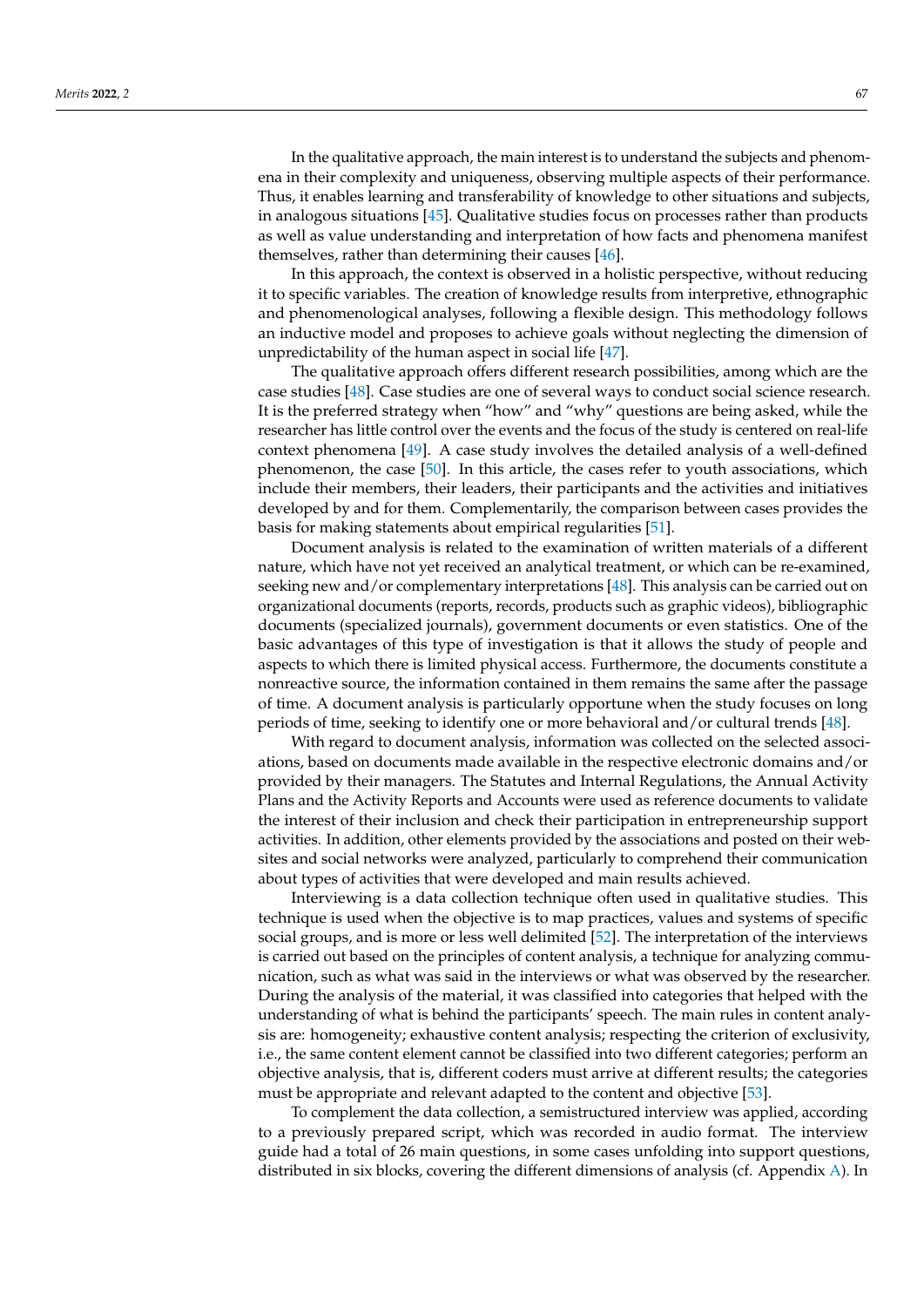some situations, questions that were not included in the interview guide may have been asked as a way of redirecting the interview to the objectives of the investigation.

The analyzed associations were between 11 and 23 years old. Association members were included according to their position and role at the time of the interview, namely as a legal representative or member of the executive body. The subjects were aged between 28 and 48 years old, having been in associative life for an average of 12 years, with 4 males and 1 female (individual 3). Respondents' educational levels were at the level of higher education, in different areas (environment, health, communication, management) and they had other professional occupations in addition to the position held in the association. Respondents had a varied path in the respective associations, two of which had been involved in it since its foundation (individuals 4 and 5), which emerged to meet the needs of the respective communities in the area of youth (personal development, sports, environment and culture). The remaining three interviewees (individuals 1, 2 and 3) followed a development path in the association before assuming their current position, and started in the association by joining activities offered by them (individuals 1 and 2) and when looking for new opportunities (individual 3). The main functions performed by the interviewees were management, representation, communication and coordination of projects and activities.

The following table (Table [1\)](#page-6-0) presents a summary of the applied analysis and investigation model. The planning matrix presents a research design based on five components, each of which is based on a set of essential questions for the coherence of the research. This interactive model consists of the components of the study and the ways in which these components can affect and be affected by each other [\[54\]](#page-18-9).

<span id="page-6-0"></span>**Table 1.** Planning Matrix.

| <b>Research Questions</b> | <b>Purposes</b>    | <b>Conceptual Framework</b> | Information             | <b>Methods</b>              |
|---------------------------|--------------------|-----------------------------|-------------------------|-----------------------------|
| What do you want          | Why do you want    | What concepts to mobilize?  | What is necessary?      | Which approach              |
| to know?                  | to know?           |                             |                         | to use?                     |
| What are the              | Recognition of the |                             |                         |                             |
| contributions of Youth    | role of the AI     | Youth Associations          | Analysis of initiatives | <b>Oualitative Research</b> |
| Associations in           | Understanding the  | Entrepreneurship            | and skills developed    | Comparative Case            |
| promoting                 | influence of AJ in |                             | through youth           | <b>Study Content</b>        |
| entrepreneurship          | promoting          |                             | associations            | Analysis                    |
| among young people        | entrepreneurship   |                             |                         |                             |
|                           |                    | Entrepreneur                |                         |                             |

Adapted from [\[54\]](#page-18-9).

According to data released by IPDJ—Portuguese Institute for Sport and Youth—at the end of 2017, 1260 organizations were registered with the RNAJ, of which 1059 were youth associations. The selection of the sample, particularly with regard to case studies, acquires a particular meaning, since when choosing the cases, the researcher establishes the logical framework that will guide the entire data collection process [\[50\]](#page-18-5). The study population, youth associations, refers to the identification of participants and leaders of youth associations in Portugal. The group of interviewees thus includes five leaders of five youth associations, each belonging to one of the five NUTS (Nomenclature of Territorial Units for Statistical Purposes) II in Mainland Portugal.

The selection of associations within each NUTS II was carried out based on the intentional nonprobabilistic sampling technique, as the sample associations result from a deliberate choice, defined based on the five previously established criteria, mentioned above. With regard to the research subjects, these are the individuals from whom it was intended to obtain information through an interview, complementing the data previously collected through document analysis.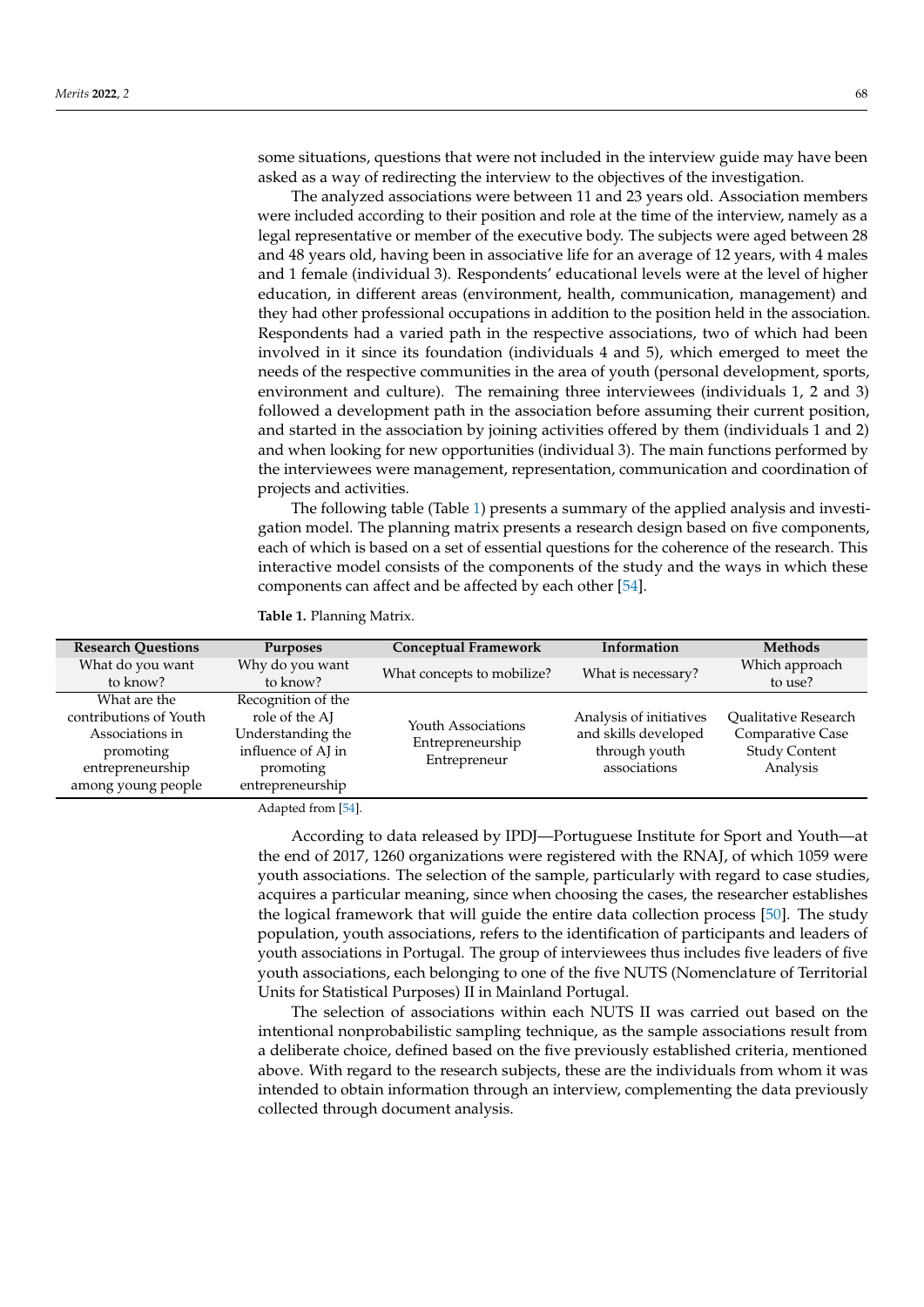# <span id="page-7-0"></span>**4. Results**

## *4.1. Respondents' Representations*

Regarding the representations of the interviewees about the topic under analysis, information was collected at two complementary aspects, namely representations about youth associations and about entrepreneurship.

Youth associations are described as an "opportunity for personal development, social awareness and professional development" (individual 2). In this sense, an association adopts a dual role (see Table [2\)](#page-7-1), that is, it contributes to the development of the individuals who participate/constitute the association, "it has a very important contribution in the training of young people, to open up new horizons and new doors for them" (individual 1); and social responsibility, in the transformations brought about in communities by their activity, "young people have a crucial role (...) to bring the necessary changes to society" (individual 3). It plays an important role in the development of society, namely local communities, responding to their needs and promoting the practice of active citizenship. It is referred as "a movement (...) that wants to be present in the most difficult issues (...) wants to take part in the changes that society needs" (individual 5). It is seen as a promoter of youth, being a space for putting young people's ideas and/or initiatives into practice, "with spontaneity, according to the will of young people, (...) made up of a series of people with different wills and who manages to reach certain places that other instances cannot" (individual 4).

| The role of youth associations                                                                                                                                                                                                                                                                          |                                                          |                                                                                                                        |                                                                                                 |  |
|---------------------------------------------------------------------------------------------------------------------------------------------------------------------------------------------------------------------------------------------------------------------------------------------------------|----------------------------------------------------------|------------------------------------------------------------------------------------------------------------------------|-------------------------------------------------------------------------------------------------|--|
|                                                                                                                                                                                                                                                                                                         | Awareness/Social change                                  |                                                                                                                        | Putting young people's ideas<br>into practice                                                   |  |
| Society                                                                                                                                                                                                                                                                                                 | Responding to community needs                            | Youth                                                                                                                  | Personal development of<br>young people                                                         |  |
|                                                                                                                                                                                                                                                                                                         | Citizenship practice                                     |                                                                                                                        | Training                                                                                        |  |
|                                                                                                                                                                                                                                                                                                         |                                                          | Main problems affecting youth                                                                                          |                                                                                                 |  |
| Sedentary lifestyle Lack of interest consumption<br>Financial incapacity                                                                                                                                                                                                                                |                                                          | <b>Unemployment Housing</b><br>Untolerance                                                                             | Radicalization Social media<br>influence Professional<br>instability                            |  |
| Role of youth associations in responding to problems affecting young people                                                                                                                                                                                                                             |                                                          |                                                                                                                        |                                                                                                 |  |
|                                                                                                                                                                                                                                                                                                         |                                                          | Cultural and environmental                                                                                             | Quality of execution                                                                            |  |
|                                                                                                                                                                                                                                                                                                         | Occupation Topics debate Ideas development Putting ideas | awareness Project                                                                                                      | Experience in leadership                                                                        |  |
|                                                                                                                                                                                                                                                                                                         | into practice                                            | development Insertion in the                                                                                           | positions Sharing political and                                                                 |  |
|                                                                                                                                                                                                                                                                                                         |                                                          | labor market                                                                                                           | social ideas                                                                                    |  |
|                                                                                                                                                                                                                                                                                                         | Inhibiting Factors influencing youth entrepreneurship    | <b>Facilitating Factors</b>                                                                                            |                                                                                                 |  |
| Innovation-resistant/conservative society/community<br>Paternalistic, controlling society Lack of political recognition<br>Little experience sharing Lack of freedom to experiment<br>Passivity Lack of funding Precarious work/financial instability<br>of young people Poor communication Bureaucracy |                                                          | Niches to explore Youth initiative Believe in change Existing<br>Supports Associative movement Safe ways to experiment |                                                                                                 |  |
| Benefits of participating in youth associations                                                                                                                                                                                                                                                         |                                                          |                                                                                                                        |                                                                                                 |  |
| Independence Professional CV Work experience                                                                                                                                                                                                                                                            |                                                          | International experiences<br>Knowledge of different<br>cultures Knowledge of other<br>entities                         | Ease of exposing ideas<br>Acquisition of humanitarian<br>values More interested young<br>people |  |
| Contributions of youth associations in promoting entrepreneurship                                                                                                                                                                                                                                       |                                                          |                                                                                                                        |                                                                                                 |  |
| Creating opportunities Principles and values that it transmits<br>Improved society                                                                                                                                                                                                                      |                                                          | Youth as decision maker Make<br>the difference Sense of<br>belonging Skills development                                | Social responsability Job<br>creation Support offices for<br>youth projects                     |  |

<span id="page-7-1"></span>**Table 2.** Representations of respondents on key dimensions.

Following the identified problems, and when asked about the role of youth associations in responding to these same problems (see Table [2\)](#page-7-1), respondents report, "associations end up being the decoy for youth occupation activities" (individual 1), bringing them "into real activities, trying to raise cultural and environmental awareness" (individual 3). Youth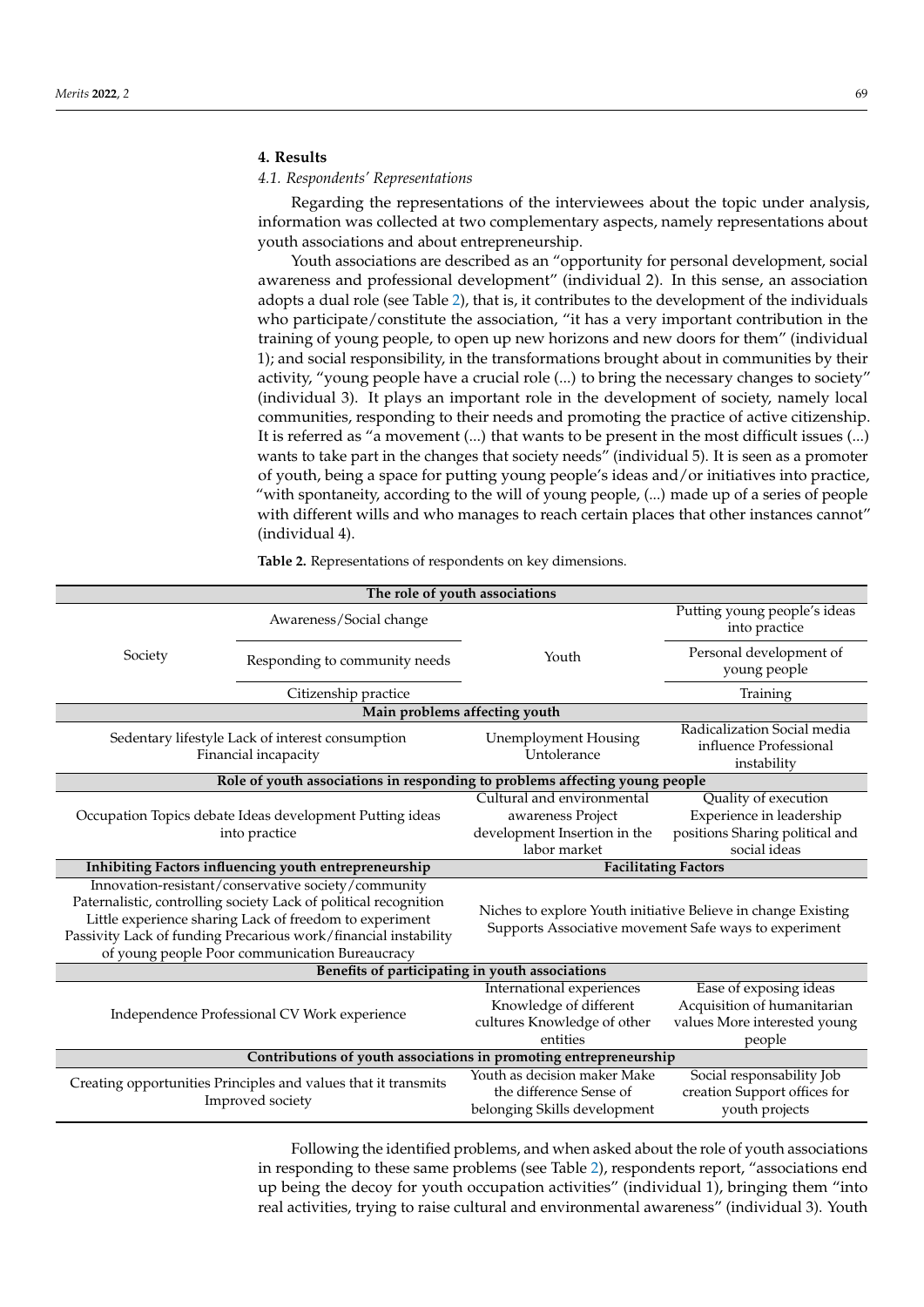associations are "spaces for opportunities and for the creation of ideas, they promote that young people have their ideas and put them into practice" (individual 2). In this way, the associations seek to focus their activities on: occupation of free time; debate of topics relevant to society; opportunity to develop ideas/putting ideas into practice; cultural and environmental awareness; project development; insertion in the labor market; experience in leadership roles; and quality in the execution of its activities.

When asked about the main problems that affect young people (see Table [2\)](#page-7-1), the interviewees mention: sedentary lifestyle; lack of interest; consumption of narcotics; unemployment; lack of encouragement for youth housing; little tolerance; radicalization of social–political ideals; unhealthy influence of social networks; professional instability; and weak financial capacity. Respondents highlight professional instability, "the priority problem is the lack of youth employment (...) young people have a waiting period to enter the labor market, they stop being young until they get it" (individual 5), associated with "little financial capacity" (individual 4) and lack of independence, "young people live longer with their parents, even when they are employed" (individual 2); in the lack of tolerance "to radicalization fronts, such as in terms of refugee and migrant issues" (individual 2), it is important to invest in multicultural environments and experiences and in access to correct information since "we see young people always distracted and too present on social media" (individual 3); and in a sedentary lifestyle "there are less and less interested in getting involved, in helping others" associated with "drug abuse, which is now noticed in younger people" (individual 1). Lack of initiative, lack of occupation, access to incorrect information, little intercultural experience, unhealthy lifestyle habits, lack of professional experience together with few opportunities to acquire this experience, and lack of financial resources and weak independence, indicate a particular concern with the fact that many young people do not feel personally and professionally fulfilled.

Regarding the understanding of entrepreneurship, it is worth mentioning that "the youth associative movement has always been entrepreneurial (...) detecting the gaps that exist in their communities and proactively managed to solve these problems with ideas that did not exist. (...) entrepreneurship is the act of making unthinkable things happen, or at least not available in our day-to-day life and that solve problems in society itself" (individual 5). Entrepreneurship is seen as "... the initiative to implement something that (...) will change or complement something that needs to be done" (individual 3), "... that meets a need, but which creates wealth, either this social, economic or financial wealth. It must be something that has never been done" (individual 2). An entrepreneur, on the other hand, is "... someone who wants to create something new for their well-being and for the well-being of those around them. Being an entrepreneur is being comfortable with the fact that you can make mistakes" (individual 4). "The entrepreneur is the one who has this ability to detect gaps in society and, through some more alternative, more unformatted, or out-of-the-box ideas, be able to present a solution" (individual 5), "...is the one who somehow, with what he has at his disposal, he is able to do something new and different that responds to some need" (individual 1), he has the "...initiative to implement something that, existing or not, will change or complement something that is necessary..." (individual 3).

Among factors that inhibit entrepreneurship in young people (see Table [2\)](#page-7-1), there is the community itself, characterized as "very conservative, afraid of new things  $(...)$ and when I say community it can be the neighborhood, the family and even the group of friends" (individual 4); "public and general opinion turns out to be blocking, especially in the smaller circles" (individual 1); "paternalistic, being a little controlling (...) there is no sharing of experience and there is no freedom to experiment" (individual 2). Financial issues are also identified as an inhibiting factor of entrepreneurship among young people, as "the financial obstacle is the main factor that can prevent anyone from moving forward to anything" (individual 3), and thus "... projects imply that you have some money to do things, many projects remain on paper..." (individual 4). Other factors pointed out are "... bureaucratization and the fact that youth emancipation is increasingly late, a young person not having financial stability..." (individual 5), along with ease and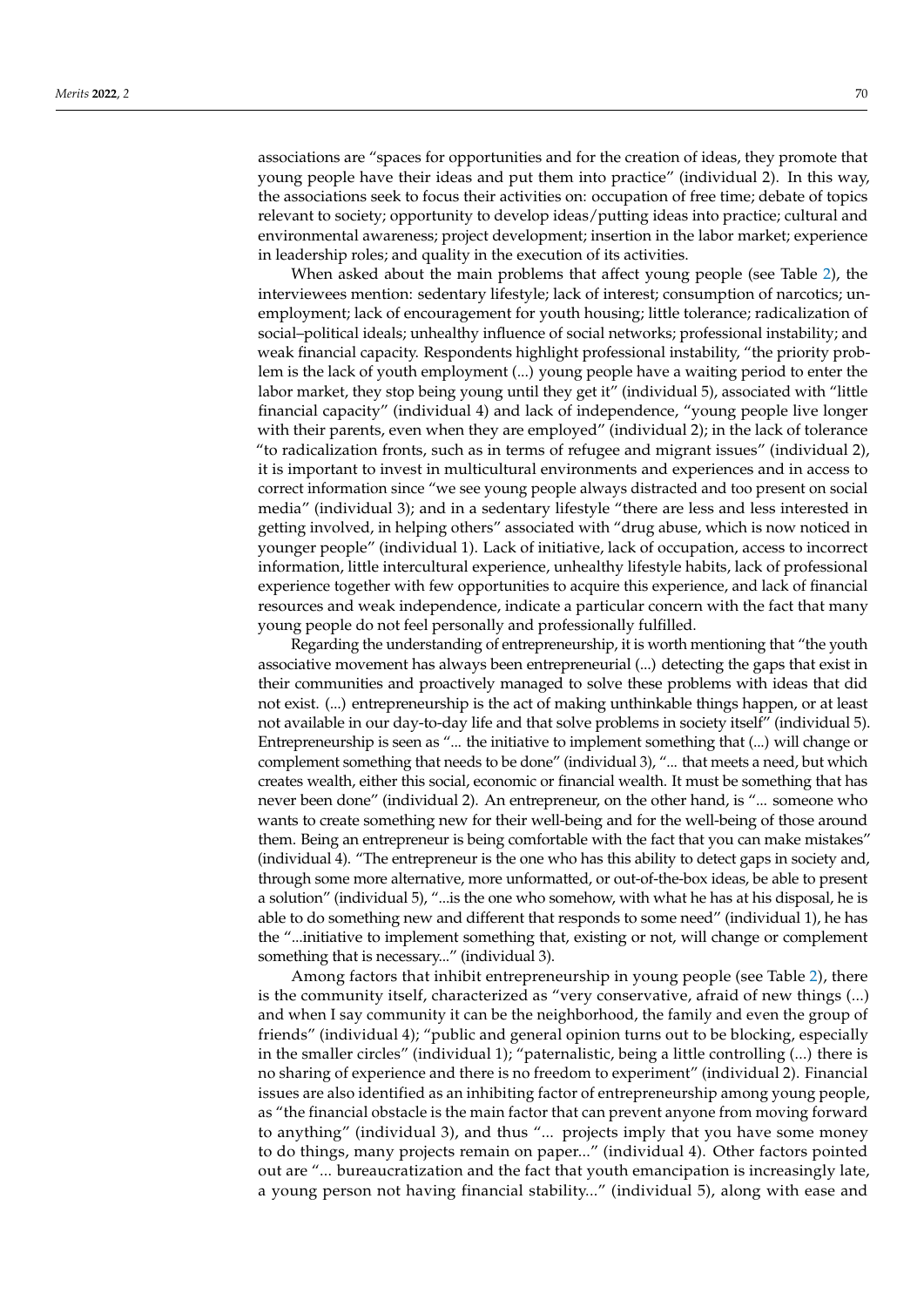passivity, "in today's society everything is very sudden, very consumable, very fast, there is no sustainability over time, everything is very accessible (such as information and resources) and if things are much easier, we become more passive and young people wait for things to come with they instead of going to meet them" (individual 2).

On the other hand, one of the factors pointed out as a facilitator of entrepreneurship among young people is the associative movement itself: "a young person who goes through the associative movement is sensitized to the issue of tolerance, being open to difference, to work as a team, to live projects in a passionate way. A young person who goes through this in their life will have another training and this can be a factor that enhances the issue of entrepreneurship" (individual 3). In addition, "support provided by the State, and by all entities in this area, to support these initiatives and projects" (individual 3).

Participation in a youth association is seen as facilitating, motivating and multicultural in the acquisition of humanitarian values. As a facilitator, participation in a youth association brings work experience, can enhance a professional résumé, fosters independence and ease in exposing their ideas, "...there is a gain in responsibility and independence, ability to work in a team" (individual 2), "in an association we do a lot and we end up winning a rhythm of work..." (individual 3). Motivating, in the sense that the young person "ends up being more proactive in almost everything they do in life, they are more interested..." (individual 1). Multicultural because it is an opportunity to acquire "... international experiences, knowledge of different cultures (...) contact with other people, with other cultures, gives a fundamental communication ability for your life in the future" (individual 4).

Youth associativism is a means of acquiring humanitarian values such as "equality and respect (...) extracts from young people the best they have and makes them grow in terms of human values and cross-cutting issues" (individual 5). When asked about the contributions of participation in a youth association in the transition to the labor market, the following keywords are removed: Skills development; Training; Bridge/Connection; and School of life.

With regard to the contributions of youth associations in promoting entrepreneurship (see Table [2\)](#page-7-1), the directors interviewed emphasize the creation of new responses and opportunities, "... when we created it, there was no such response in the municipality and it even emerged from a conversation among young people, where we wanted to somehow support young people to define their path ..." (individual 1), the development of skills, "the experience gained in going through an association helps to gain these bases, which are often not gained in school or college" (individual 3), and job creation, "... supporting youth projects, in giving opportunities to young people and in using existing tools to put their ideas into practice" (individual 5).

In addition, youth associations are seen as promoting feelings of belonging and social responsibility, "because young people realize that they are part of the communities where they live, have social responsibilities inherent to this belonging, and they have to show work" (individual 4), and as a contribution to the introduction of improvements in society, "...whoever gets involved in an association must always be aware of the novelty and the creation of difference, the associative movement and entrepreneurship combine to create the difference" (individual 2). Youth associations are also described as an "engine of entrepreneurship due to all the principles and values that it transmits towards a better society, later on the young person will be the decision maker and thus be able to make a difference in society" (individual 2).

#### *4.2. Discussion of Results*

The results presented suggest that youth associations play a dual role: contributing to the personal development of leaders, associates and participants in a youth association; and as a promoter of social transformation, mainly in their communities; aligning to *associativism* the idea of creating solutions to concrete problems. At the same time, associations were identified as spaces for participation, developing an educational role of reference, embodied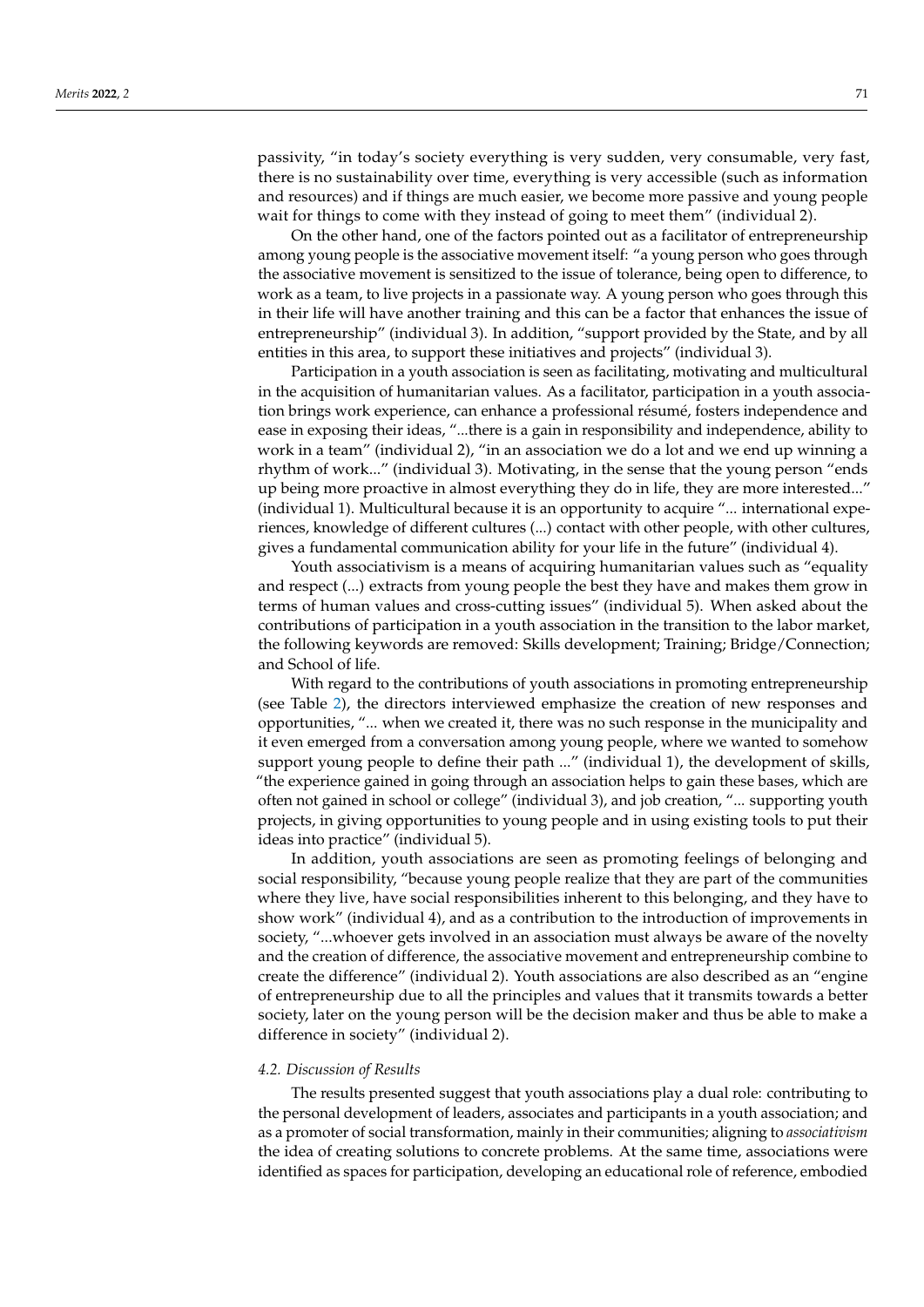in the learning of technical skills and competences, translating into responsibility for social transformation and, consequently, in the struggle for a fairer society.

Another inference drawn from this study is that youth associations contribute to active participation, bringing young people together around a goal. This notion underlines what was reinforced previously [\[1,](#page-16-0)[41\]](#page-17-32), when stated that being part of an association makes it possible to undertake certain objectives in a group, with a view to pursuing a common purpose. In this study on youth in the Atlantic Area, youth organizations were identified as the structures that most facilitated youth participation.

The main problems identified by the interviewees as affecting young people ( see Table [2\)](#page-7-1) are related to a lack of initiative and life project, vacancy and the adoption of unhealthy lifestyle habits. Other issues refer to misinformation and/or counter information, lack of sensitivity/intercultural experience, weak financial independence and lack of prospects for professional experience and/or career advancement. These issues are in line with the literature review carried out, which pointed out the young person as living at home with their parents until later and later and with difficulties in acquiring financial independence, situations arising from a marked professional instability [\[1\]](#page-16-0).

In the analysis of the interviews, it is possible to verify that there is also an incidence in the reference to the issue of employability/employment, "the priority problem is the lack of youth employment (...) young people have a waiting period to enter the labor market that they no longer being young until you get it" (individual 5), associated with "little financial capacity" (individual 4) and little independence, "young people live longer in their parents' house, even when they are working" (individual 2). These aspects are also in line with the proposals in the context of the elaboration of the National Youth Plan, in which employment and entrepreneurship appear as the areas considered to be of the highest priority [\[55\]](#page-18-10).

On the other hand, the association leaders interviewed present a young person concerned with society, who reflects on the issues that will affect its future. They aspire for young people to assume greater intercultural awareness, adopt healthier lifestyles and develop their life projects. Complementarily, they assume youth associations as the creator of possible solutions for solving the problems mentioned as affecting youth, namely through the results of the activity of youth associations.

When looking for a definition for entrepreneurship and for the entrepreneur, the interviewed managers assume conceptually similar ideas to the authors referenced in the literature review [\[23,](#page-17-14)[56](#page-18-11)[,57\]](#page-18-12). Entrepreneurship is seen as "... the initiative to implement something (...) will change or complement something that needs to be done" (individual 3), "... that meets a need, but which creates wealth, be it social wealth whether economic or financial" (individual 2). "... it is the act of making unthinkable things happen, or at least not available in our day-to-day life and that solve problems in society itself" (individual 5). As mentioned above, as a definition of entrepreneurship is not simple, it is certain that there is no single way to practice it, which may involve the search for new opportunities, responding to a market need, obtaining resources or taking risks [\[58\]](#page-18-13).

The entrepreneur is someone "...who has this ability to detect gaps in society and, through some more alternative, more unformatted, or out-of-the-box ideas, be able to present a solution" (individual 5), "...is someone who somehow, with what he has available, he is able to do something new and different that responds to some need" (individual 1), they have the "...initiative to implement something that, existing or not, will change or complement something that it is necessary..." (individual 3). It is "... someone who wants to create something new for their well-being and for the well-being of those around them" (individual 4). As verified in the theoretical framework, and in particular in Schumpeter's contributions, the entrepreneur is seen as a person with ideas, who establishes new combinations of available resources in order to provoke imbalances through the innovations they introduce. In addition, the entrepreneur is referred to as an organizer of human, material and financial resources, being motivated by the need to achieve something, to do and to accomplish [\[19,](#page-17-10)[30](#page-17-21)[,32](#page-17-23)[,57\]](#page-18-12).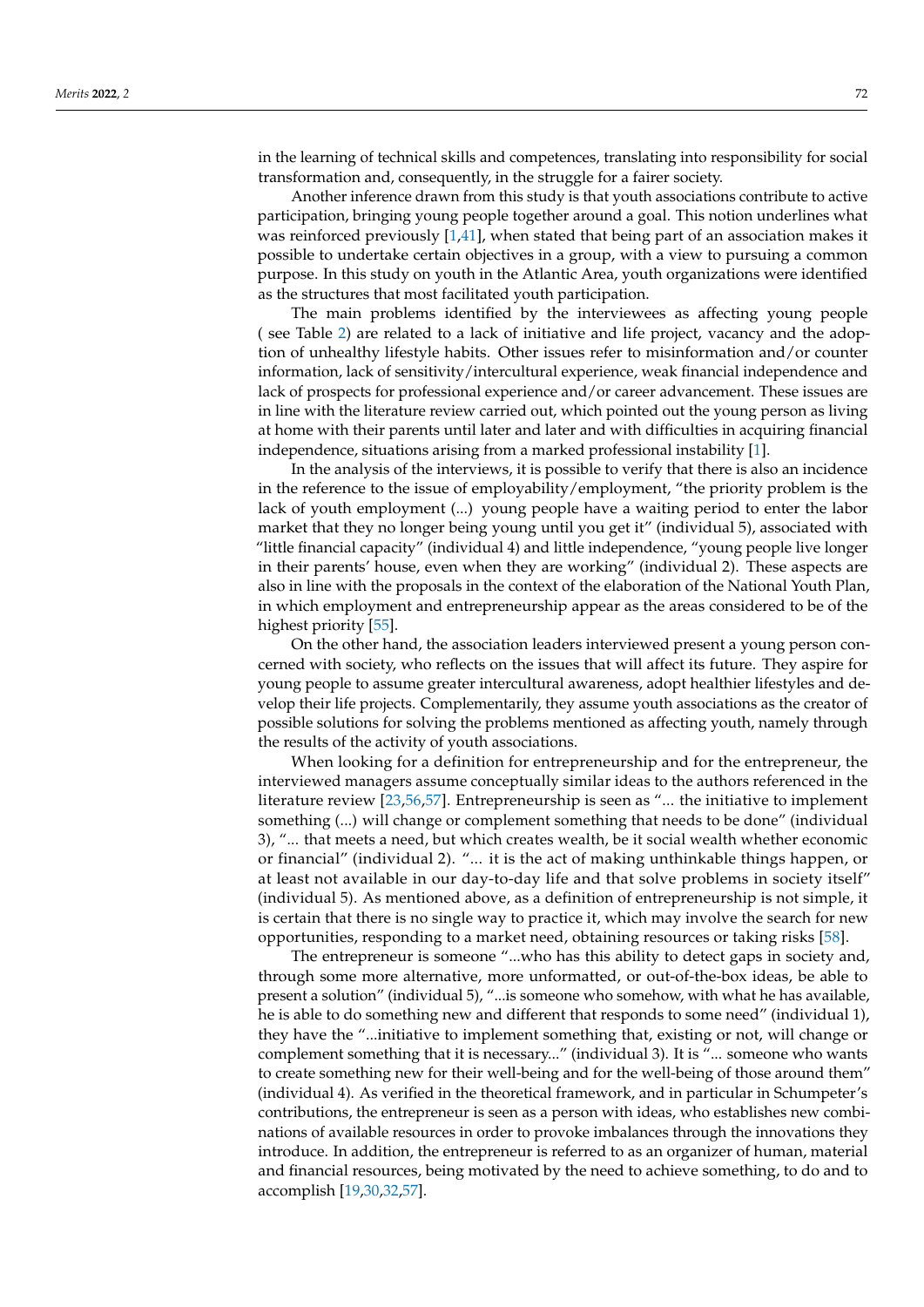With regard to the characteristics of entrepreneurs, it is noted that perseverance is the characteristic most pointed out by association leaders, which may reflect the hostile environment that many associations face when developing entrepreneurial projects, or even when the association itself assumes characteristics of an entrepreneurial initiative. This aspect is in line with the third element in Schumpeter's model, which boils down to how to overcome resistance to innovations, since hostility in the social environment towards an entrepreneur can be extremely strong [\[59\]](#page-18-14). Next, they refer to creativity, which appears in different definitions in the literature review [\[57,](#page-18-12)[60\]](#page-18-15). When looking for the common definition of creativity in the dictionary, the "ability to find different and original solutions in the face of new situations" emerges [\[61\]](#page-18-16). Schumpeter, on the other hand, described the entrepreneur as a creative who develops something that has not yet been tested, looking for solutions or better solutions for society's problems [\[62\]](#page-18-17). Interestingly, the word innovation is also used by the interviewed managers as a feature of great relevance when talking about entrepreneurship, as duly evidenced in the literature review, where entrepreneurship and innovation are interlinked.

As already mentioned [\[56\]](#page-18-11), the profile of the entrepreneur can be attributed to the development of a set of technical skills, management skills and personal skills. According to the association leaders, teamwork, being motivating and being able to take risks, but in a calculated way, appear as technical skills on the part of entrepreneurs. As skills at a personal level, they point to persistence/perseverance, resilience, tolerance, confidence, creativity, the spirit of initiative and humility; and how management skills point to having knowledge in this area and without bureaucracy. Now, these characteristics mentioned by the association leaders were all present in the literature review carried out, with the exception of the one without bureaucracy. The entrepreneur is presented as possessing creative and intuitive characteristics, classifying them as being confident, creative, diligent, intelligent, skillful, persevering, versatile, visionary and perceptive [\[22\]](#page-17-13). It is referred to as an organizer of resources (human, material and financial) [\[57\]](#page-18-12). Despite not being referenced in the literature review, the lack of bureaucracy can be understood as the need to achieve something, to do and to accomplish, perhaps arising as a result of the various limitations that exist when trying to put ideas and projects into practice.

When analyzing Table [3,](#page-12-0) it is verified that, in addition to the characteristics of the entrepreneurs pointed out by the interviewed managers, they meet the characteristics of the entrepreneurs described in the literature review, and they also highlight the fact that a large part of these competences may also be in accordance with the interviewees, developed within youth associations. This aspect is a clear indicator that youth associations can enable the development of a series of skills that are consistent with the entrepreneurial spirit, with particular emphasis on leadership and teamwork, communication, organization and management, proactivity, creativity and resilience, characteristics that had already been pointed out by several reference authors as being distinctive of entrepreneurs.

As mentioned in the results presentation, the youth association is also described as an "engine of entrepreneurship due to all the principles and values that it transmits towards a better society, later on the young person will be the decision maker and thus will be able to make a difference in society" (individual 2).

Youth associations are also a tool for the applicability of social responsibility, as the underlying motivation for their activities involves responding to society's problems, mobilizing the resources at their disposal to respond to these problems, thus fitting into in the field of social entrepreneurship. As reviewed in the literature, the underlying motivation for social entrepreneurship is the creation of social value, rather than personal and shareholder wealth, and whose activity is characterized by innovation or the creation of something new [\[21\]](#page-17-12).

Given the above, the contributions of youth associations in promoting entrepreneurship (see Table [3\)](#page-12-0) can be analyzed in three dimensions. At the level of the individual, the close community, and society in general. At the individual level, there is the development of skills, the acquisition of principles and values, and the placement of the young person as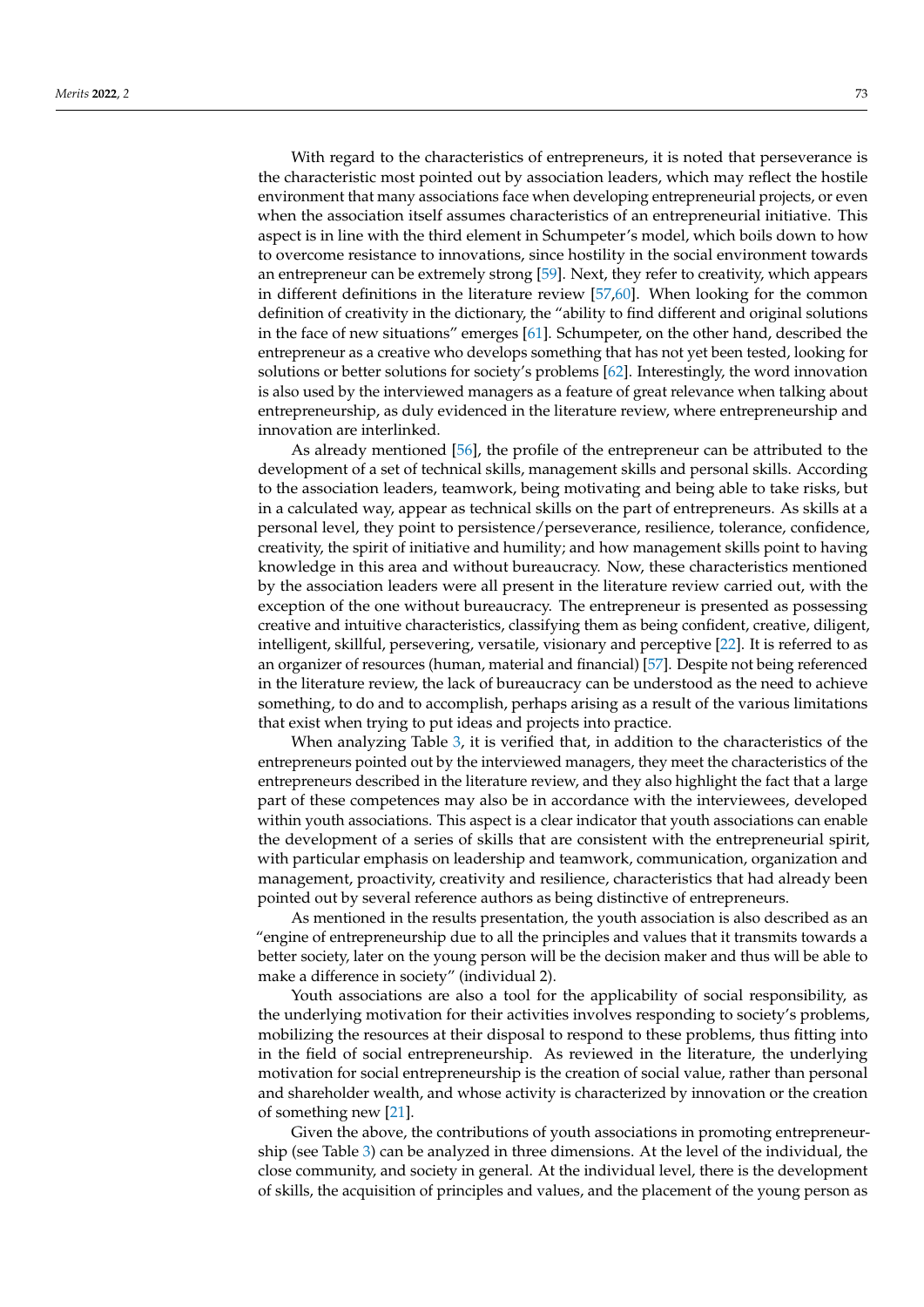a decision maker. At the level of the nearby community, it is seen as a means of creating responses and opportunities; it develops a sense of belonging, job creation and opportunities to support youth projects. At the level of society, it responds to their needs and promotes the practice of active citizenship, being seen as "a movement (...) that wants to be present in the most difficult issues (...) wants to take part in the changes that society needs" (individual 5).

<span id="page-12-0"></span>**Table 3.** Comparison between the characteristics of the entrepreneur, according to the literature and the interviewees, and their overlapping with capacities developed by the youth associations.

|                                                                                                                                                                                                                                                                                                                                                                                                                           | Characteristics of the Entrepreneur and Developed by Youth Associations                                                                                                                                                                                                                                                      |                                                                                                                                                                                                                                                                                                                                    |
|---------------------------------------------------------------------------------------------------------------------------------------------------------------------------------------------------------------------------------------------------------------------------------------------------------------------------------------------------------------------------------------------------------------------------|------------------------------------------------------------------------------------------------------------------------------------------------------------------------------------------------------------------------------------------------------------------------------------------------------------------------------|------------------------------------------------------------------------------------------------------------------------------------------------------------------------------------------------------------------------------------------------------------------------------------------------------------------------------------|
| Entrepreneur characteristics<br>according to the<br>literature review                                                                                                                                                                                                                                                                                                                                                     | Entrepreneur characteristics<br>according to<br>association leaders                                                                                                                                                                                                                                                          | Characteristics developed in<br>youth associations                                                                                                                                                                                                                                                                                 |
| Innovation<br>Leadership<br>Moderate risks<br>Independence<br>Creativity<br>Energy<br>Tenacity<br>Originality<br>Optimism<br>Results orientation<br>Flexibility<br>Conduct situations<br>Needs achievement<br>Self-awareness<br>Self confidence<br>Involvement<br>Tolerance<br>Initiative<br>Learning<br>Use resources<br>Sensitivity<br>Aggressiveness<br>Trust in others<br>Money as a measure<br>$10 - 1 - 1 -  11 - $ | Persistent/Persevering Error<br>Tolerant<br>Resilient<br>With ideas/Creative<br>Self motivated<br>Willingness to work<br>Trusting<br>Spirit of initiative<br>Adventurer/Not Afraid of<br><b>Taking Risks</b><br>Calculated<br>Team work<br>Humility<br>No bureaucracy<br>Knowledge in the area of<br>Management<br>Motivator | Proactivity<br>Tam work<br>Resilience<br>Responsibility<br>Resource management<br>Budget management<br>Communication capacity<br>Oratory and debate<br>Creativity<br>Organization<br>Administrative Management<br>Make plans<br>Partnership work<br>Coordinating ability<br>Knowing how to be<br>Leadership<br>Equality<br>Respect |

Self-elaboration.

When analyzing the factors that facilitate entrepreneurship among young people (see Table [3\)](#page-12-0), such as the desire to conquer described by Schumpeter [\[59\]](#page-18-14), the belief in change [\[21\]](#page-17-12) and the niches to be explored often arising from needs, the associativism movement itself is seen as a facilitator of entrepreneurship, and it is possible to list entrepreneurial initiatives that emerged from these youth associations. Existing support mechanisms are simultaneously facilitators and inhibitors, since they are seen as important to suppress issues such as financial difficulties, but not sufficient, and are understood as being too bureaucratic and poorly shared and disseminated. These considerations were also raised in the literature review when mentioning that funders impose on social entrepreneurs numerous requirements to obtain support and constant pressure to raise funds, often just to meet day-to-day operating costs [\[21\]](#page-17-12).

On the other hand, in terms of factors inhibiting entrepreneurship among young people, the innovation-resistant/conservative society/community is described in the third element of Schumpeter's model. Hostility in the social environment towards an entrepreneur can be extremely strong, often described as tradition, routine, social habits, conventions, institutions or anchored in vested interests. This resistance can be found both in the entrepreneur's mind and in the surrounding context [\[59\]](#page-18-14). This aspect, together with the other factors considered to inhibit youth entrepreneurship, may help to understand how one comes to the conclusion that entrepreneurship is a residual strategy among younger people, manifesting itself essentially by those who have more qualifications and live in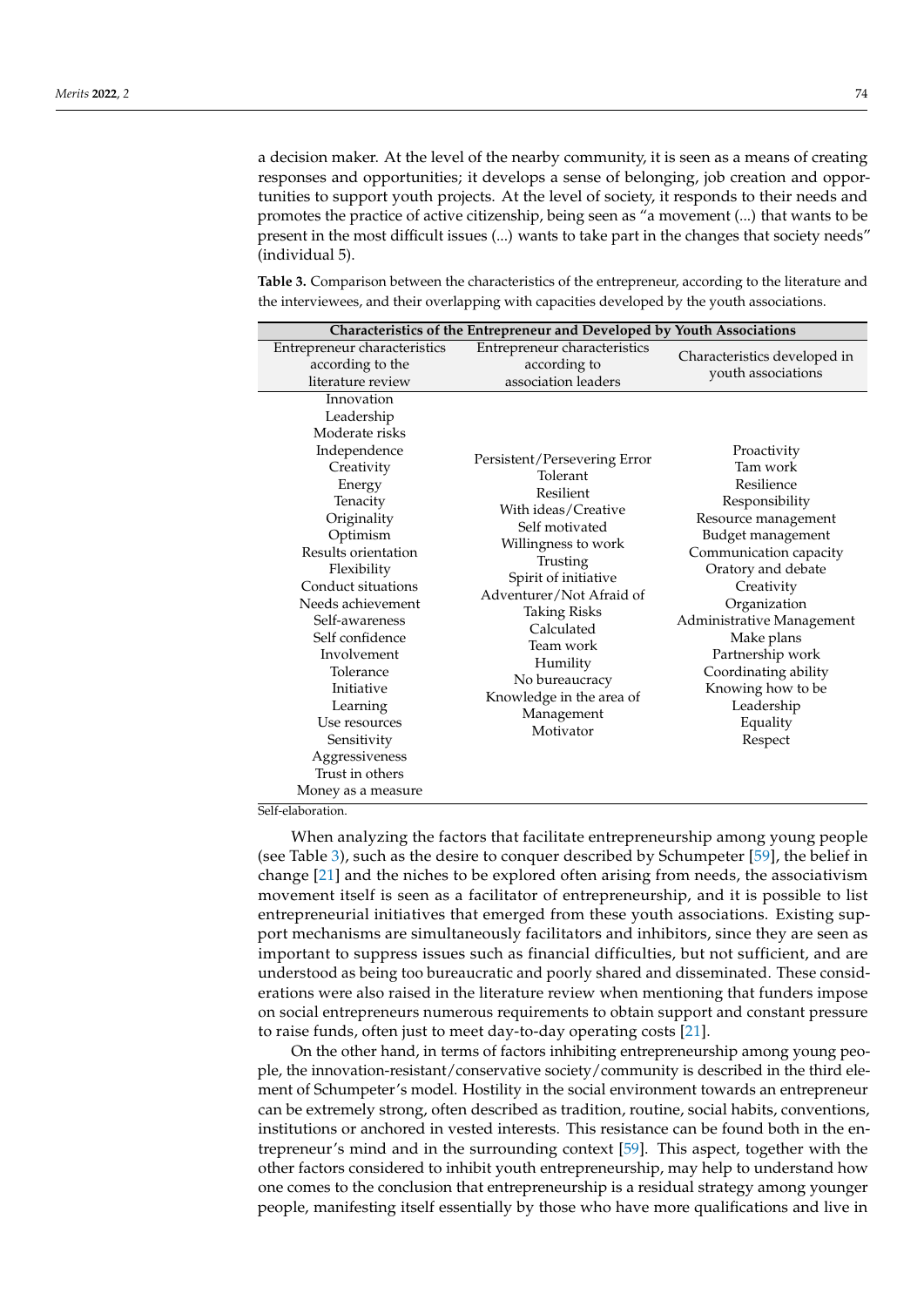better conditions. socioeconomic factors [\[28\]](#page-17-19). However, the contact with entrepreneurial models increase the likelihood of young people to become entrepreneurs as well [\[3\]](#page-16-2), and at this level, youth associations occupy a privileged position in contributing to the promotion of youth entrepreneurship.

#### **5. Conclusions**

Entrepreneurship as a field of study has been experiencing growing progress, given its importance as a mechanism for economic development and job creation [\[4,](#page-16-3)[6](#page-16-5)[,63\]](#page-18-18). In addition, the development of skills for entrepreneurship among young people has attracted a growing interest at various levels, particularly as a way to overcome the main problems that affect this layer of the population in these areas [\[64,](#page-18-19)[65\]](#page-18-20).

Youth associations have enabled the development of these same skills in young people, without this fact generally being properly recognized. This article sought to contribute for the understanding of the impact of youth associations on the development of entrepreneurship.

If, for some authors, entrepreneurship is associated with an eminently economic perspective, necessarily implying innovation, identification and exploration of new opportunities [\[9,](#page-17-0)[66,](#page-18-21)[67\]](#page-18-22), for other authors it is associated with the behavior and characteristics of the entrepreneur, assuming a behavioral perspective [\[16](#page-17-7)[,19](#page-17-10)[,30](#page-17-21)[,31,](#page-17-22)[68\]](#page-18-23). In this investigation, both perspectives are assumed to be complementary and relevant, although the study is eminently focused on changes that youth associations can cause in terms of behavioral changes in young people. In promoting an entrepreneurial profile, emphasis should be placed on the development of a set of technical, management and personal skills, and entrepreneurship is often explained through the individual characteristics and personality of entrepreneurs, particularly relative aspects to confidence, creativity, diligence, perseverance, versatility and vision.

Associations are a reference as spaces for participation, developing an educational function based on learning skills, techniques and competences for cooperative work and participation in communities. In this way, youth associations can be particularly effective catalysts for social entrepreneurship in young people. The results obtained allow to verify that young people involved in youth associations are, in the understanding of those responsible for the entities, aware of the main issues affecting youth, evidence of this is the fact that the main issues highlighted during the interviews agree with the literature review. Complementarily, the associative youth movement is seen as the creator of possible solutions for solving the problems that affect youth.

It is possible to infer that youth associations play a dual role, where on the one hand it contributes to the personal, social and professional development of its leaders, associates and participants, and on the other hand it promotes social transformations, especially in the communities where it operates. In line with this, youth associations are identified by various authors as spaces for participation, which develop an educational role of reference, embodied in the learning of technical skills and competences that translate into responsibility for social transformation.

Youth associations are spaces for citizenship, where young people have the opportunity to experience and put into practice their solutions to everyday problems, particularly those that are closer to their local realities. They are spaces where it is possible for young people to present proposals, put them into practice, and in doing so to see themselves involved in the development of their communities while developing a series of technical– professional skills, which are consistent with the development of entrepreneurship. Youth associations can structure a space for the development of skills and strengthening of entrepreneurial capacities, with particular emphasis on leadership and teamwork, communication, organization and management, proactivity, creativity and resilience. These characteristics are also found in the theoretical framework as being outstanding aspects of entrepreneurs. Despite this, their development is often not given due importance when young people go through the education system.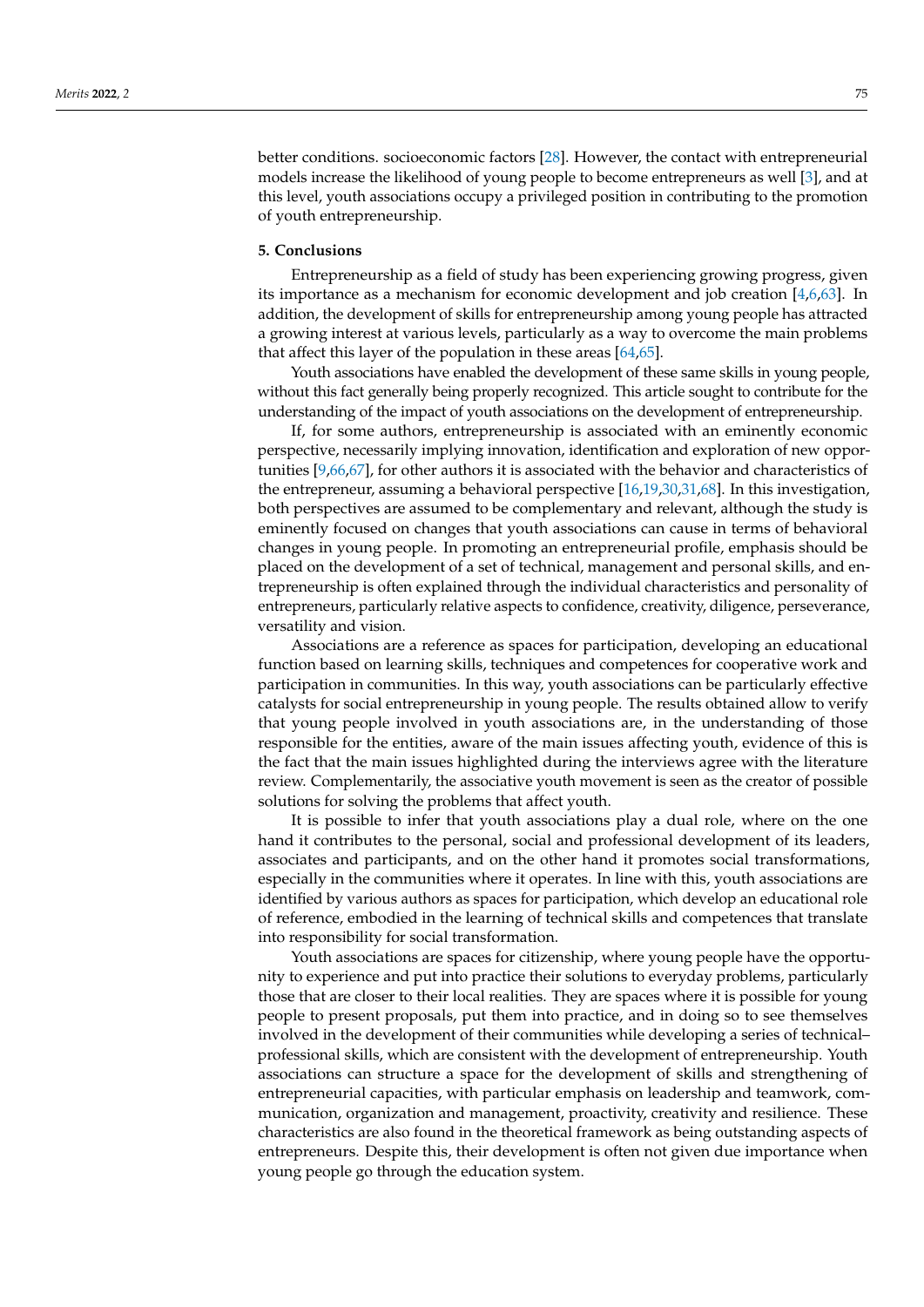Entrepreneurship as a strategy for accessing the labor market is still somewhat residual among young people, manifesting itself essentially in young people with better socioeconomic conditions and more qualifications. This result confirms Bourdieu's suggestion, which proposed two youths, one a child of the bourgeoisie and the other of the working class, with the latter being much more limited.

The results obtained support the interest in investing in creating opportunities for young people to develop entrepreneurial skills. The European Union has suggested that youth policies should create conditions and learning opportunities that allow young people to develop skills to integrate into social, working, cultural, political and economic life. The needs for education and training, not only for youth, but throughout life and in all domains, reveal that fundamental competences can only be acquired through learning carried out simultaneously in formal, informal and nonormal contexts, where the youth associations can play an important role. The importance of a stimulating context for the development of entrepreneurship among young people is, therefore, crucial. Young people who have contact with entrepreneurial models, whether in a family context or in the milieu they attend, are more likely to become entrepreneurs themselves.

The development of spaces for the involvement of young people and for the development of their skills, with youth associations being a preferential means for this to become an increasingly possible reality, is central to the affirmation of engaged citizenry. Addressing the existing challenges and opportunities provided by youth organizations can be achieved by activating young people for participation through associativism, reinforcing the effectiveness of support programs and recognition of the merit and social impact of this movement. At a more concrete level, this may be achieved by creating and/or optimizing youth participation spaces such as youth councils, creating and implementing youth plans and projects directed to young people such as participatory budgets, youth parliaments and other related initiatives.

The socioeconomic crisis that youth is facing in Portugal is also present in other parts of Europe or even globally. This research was an opportunity to explore not only how important youth associations might be for young Portuguese in particular, but also suggest the significance and relevance for youth to engage in entrepreneurial activities in other parts of the world.

**Author Contributions:** Conceptualization, N.A. and H.P.; methodology, N.A. and H.P.; validation, H.P.; formal analysis, N.A.; investigation, N.A.; resources N.A. and H.P.; data curation, N.A.; writing original draft preparation, N.A.; writing—review and editing, H.P.; visualization, H.P.; supervision, H.P.; project administration, H.P.; funding acquisition, H.P. All authors have read and agreed to the published version of the manuscript.

**Funding:** Hugo Pinto acknowledges the support of the Portuguese Foundation for Science and Technology (FCT) through the Scientific Employment Support Program (DL57/2016/CP1341/CT0013).

**Institutional Review Board Statement:** The study was conducted according to the guidelines of the Declaration of Helsinki.

**Informed Consent Statement:** Informed consent was obtained from all subjects involved in the study.

**Data Availability Statement:** Publicly available datasets were analyzed in this study. This data can be found here: [https://ec.europa.eu/eurostat,](https://ec.europa.eu/eurostat) accessed on 19 December 2022.

**Acknowledgments:** The authors acknowledge the availability of the interviewees for the preparation of this research. We dedicate this article to Carlos Cano Vieira, for his continuous effort in promoting entrepreneurship research and practice.

**Conflicts of Interest:** The authors declare no conflict of interest.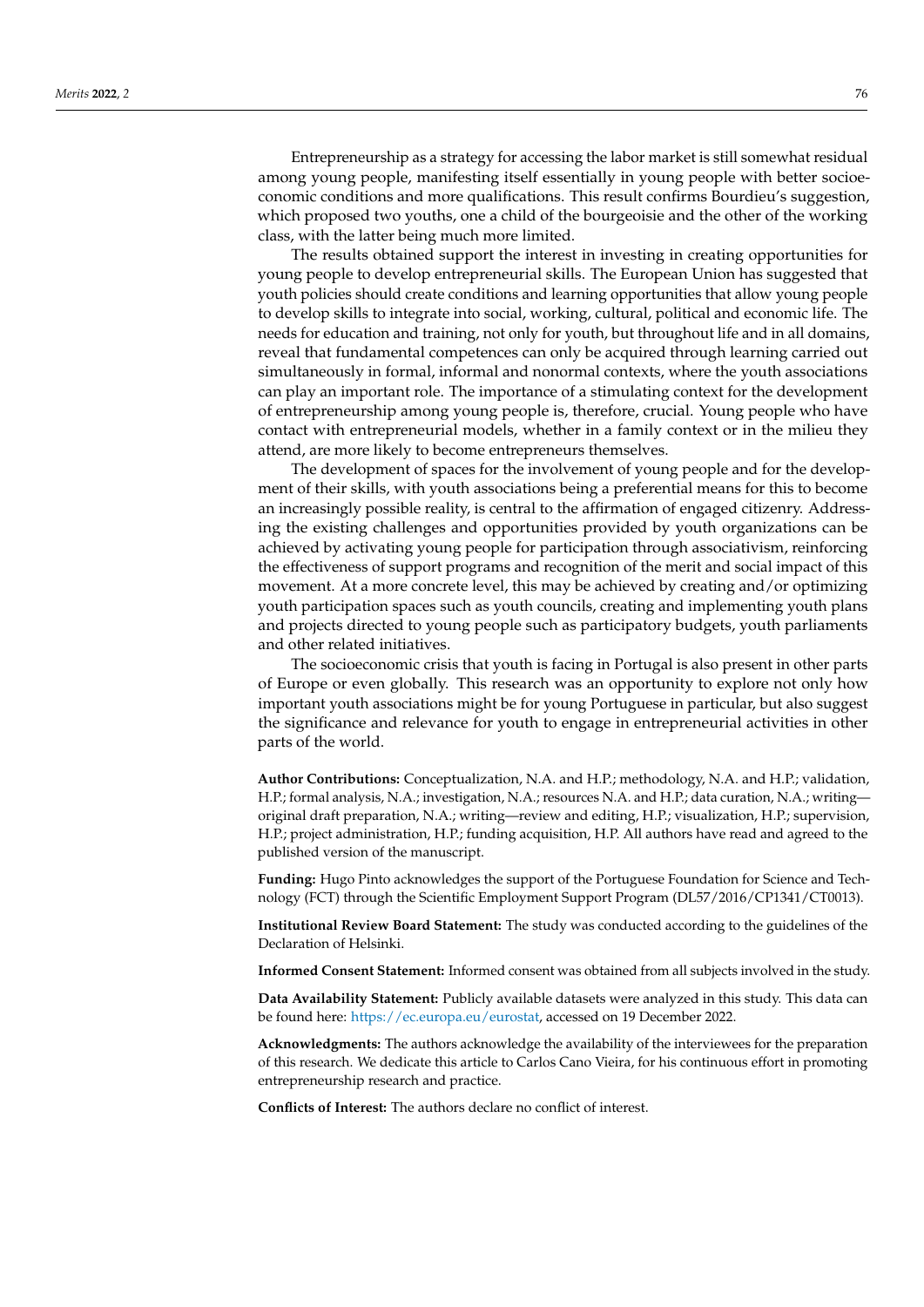|                                                                                                                                                                                                                                                                                                                                                                                                                                                                                                                                                                                                                                                                                                                  | Framework                                                                                                                                                                                                                                                                                                    | <b>Specific Objectives</b>                                                                                                                                                                                          | Comments      |
|------------------------------------------------------------------------------------------------------------------------------------------------------------------------------------------------------------------------------------------------------------------------------------------------------------------------------------------------------------------------------------------------------------------------------------------------------------------------------------------------------------------------------------------------------------------------------------------------------------------------------------------------------------------------------------------------------------------|--------------------------------------------------------------------------------------------------------------------------------------------------------------------------------------------------------------------------------------------------------------------------------------------------------------|---------------------------------------------------------------------------------------------------------------------------------------------------------------------------------------------------------------------|---------------|
|                                                                                                                                                                                                                                                                                                                                                                                                                                                                                                                                                                                                                                                                                                                  | <b>Block A</b><br>Legitimation and motivation                                                                                                                                                                                                                                                                | legitimize the interview<br>-<br>motivate the respondent                                                                                                                                                            | $\sim$ 5 min  |
|                                                                                                                                                                                                                                                                                                                                                                                                                                                                                                                                                                                                                                                                                                                  |                                                                                                                                                                                                                                                                                                              | <b>Intended Intervention</b>                                                                                                                                                                                        |               |
|                                                                                                                                                                                                                                                                                                                                                                                                                                                                                                                                                                                                                                                                                                                  | Thank and inform the respondent about the study and its objectives;<br>Request collaboration for its continuation;<br>Request that the respondent precedes the selection of a fictitious name.                                                                                                               | Ensure the confidentiality of data and the anonymity of the respondent (use the confidentiality statement);<br>Request authorization for the audio recording of the interview (use the informed consent statement); |               |
|                                                                                                                                                                                                                                                                                                                                                                                                                                                                                                                                                                                                                                                                                                                  | <b>Block B</b><br>General data                                                                                                                                                                                                                                                                               | know the personal dimension of the<br>interviewee<br>know the profissional situation of the<br>interviewee                                                                                                          | $\sim$ 15 min |
|                                                                                                                                                                                                                                                                                                                                                                                                                                                                                                                                                                                                                                                                                                                  |                                                                                                                                                                                                                                                                                                              | <b>Topics for Questions</b>                                                                                                                                                                                         |               |
| $\overline{\phantom{0}}$                                                                                                                                                                                                                                                                                                                                                                                                                                                                                                                                                                                                                                                                                         | How old are you?<br>What are your academic qualifications?<br>What is your position in the Association? (since when?)<br>What were the reasons that led to your involvement in the Association?<br>What are your roles in the Association?<br>Who works for you? (What are the functions of these elements?) | What is your professional situation? How has your professional career been?<br>How long have you been part of the Association? (How has this journey been?)                                                         |               |
|                                                                                                                                                                                                                                                                                                                                                                                                                                                                                                                                                                                                                                                                                                                  | <b>Block C</b><br>Organizational data                                                                                                                                                                                                                                                                        | know the organizational structure of<br>the association<br>know the associative environment                                                                                                                         | $\sim$ 15 min |
|                                                                                                                                                                                                                                                                                                                                                                                                                                                                                                                                                                                                                                                                                                                  |                                                                                                                                                                                                                                                                                                              | <b>Topics for Questions</b>                                                                                                                                                                                         |               |
| When was the association formed? (what are the reasons that led to this?)<br>How many members have membership? (what ages?)<br>What is the association's governance model? (what are the existing positions?)<br>How are members involved in decision-making processes?<br>What are the functions (activities) of the association? (how often do they occur?)<br>Who are the recipients of these activities? (and how many participants are involved?)<br>What resources are allocated to the implementation of activities? (do they have permanent human resources?<br>and remunerated?)<br>Who are the association's partners and how are partnership relationships established? (and in relation to funders?) |                                                                                                                                                                                                                                                                                                              |                                                                                                                                                                                                                     |               |
|                                                                                                                                                                                                                                                                                                                                                                                                                                                                                                                                                                                                                                                                                                                  | <b>Block D</b><br>Representations on the subject                                                                                                                                                                                                                                                             | know the respondent's representations<br>about youth associations<br>know the respondent's representations<br>about entrepreneurship                                                                                | $\sim$ 25 min |

# <span id="page-15-0"></span>**Appendix A. Semi-Structured Interview Guide**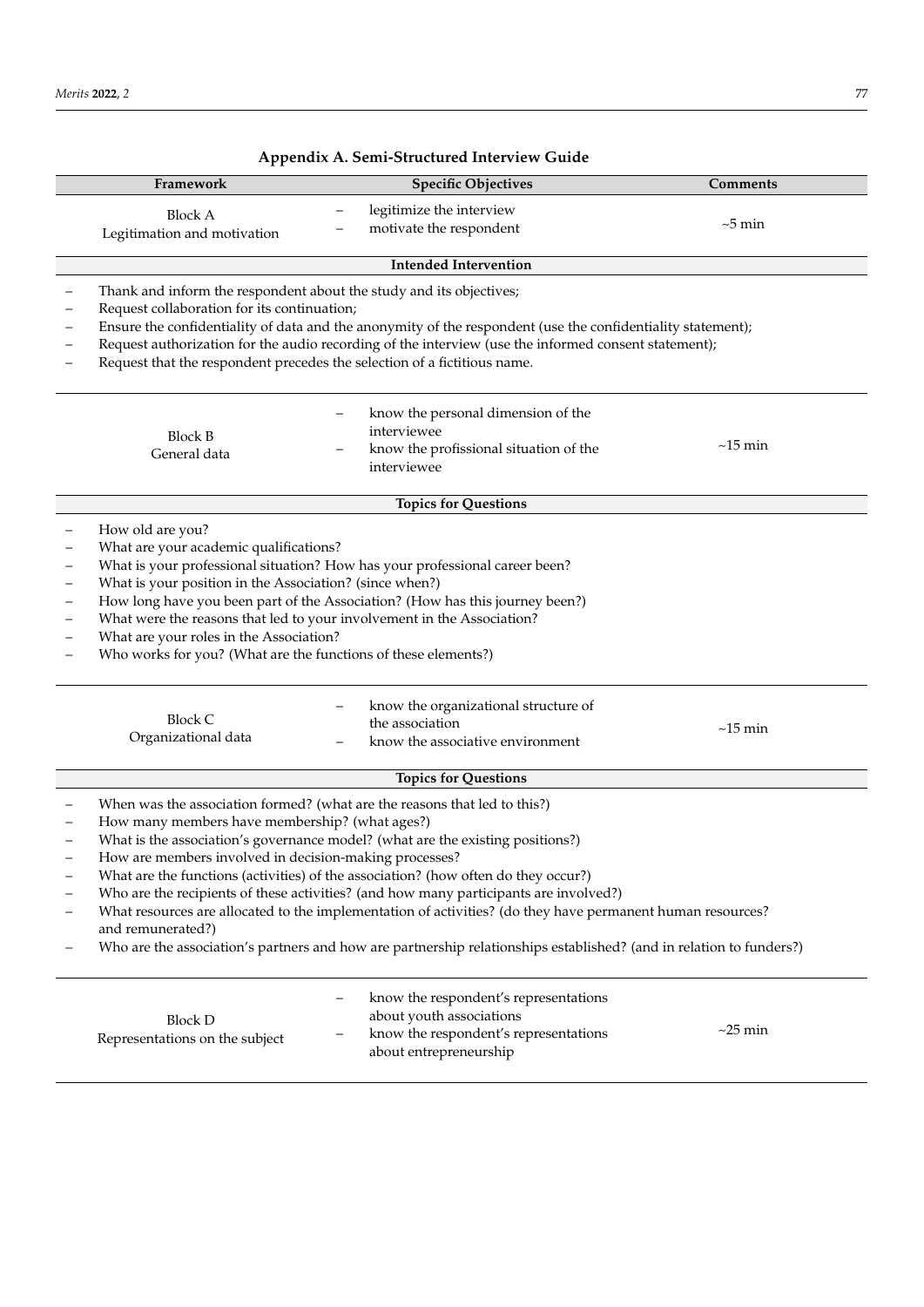|                          | Framework                                                                                                                                | <b>Specific Objectives</b>                                                                                                  | <b>Comments</b> |  |
|--------------------------|------------------------------------------------------------------------------------------------------------------------------------------|-----------------------------------------------------------------------------------------------------------------------------|-----------------|--|
|                          |                                                                                                                                          | <b>Topics for Questions</b>                                                                                                 |                 |  |
|                          | What do you consider to be the role of youth associations in society?                                                                    |                                                                                                                             |                 |  |
|                          | Of the various social problems that manifest themselves in Portuguese society, which do you consider to affect young people<br>the most? |                                                                                                                             |                 |  |
|                          | Do you consider that youth associations have a role in responding to these social problems? (How can you make this role<br>feel?)        |                                                                                                                             |                 |  |
|                          | What do you understand by entrepreneurship? (and by entrepreneur?)                                                                       |                                                                                                                             |                 |  |
|                          | What are the characteristics that you consider to define an entrepreneur?                                                                |                                                                                                                             |                 |  |
|                          |                                                                                                                                          | know the interviewee's representations                                                                                      |                 |  |
|                          | <b>Block E</b>                                                                                                                           | about the contributions of youth                                                                                            |                 |  |
|                          | Representations on the subject                                                                                                           | associations to the promotion                                                                                               | $\sim$ 25 min   |  |
|                          |                                                                                                                                          | of entrepreneurship                                                                                                         |                 |  |
|                          |                                                                                                                                          | <b>Topics for Questions</b>                                                                                                 |                 |  |
|                          | factors?)                                                                                                                                | What factors do you consider to be inhibitors of entrepreneurship among young people? (and what are the facilitating        |                 |  |
| $\overline{\phantom{0}}$ |                                                                                                                                          | What benefits do you think exist for young people who participate in a youth association? (What differences do you see      |                 |  |
|                          |                                                                                                                                          | between young people who participate/participate in a youth association and those who do not/have done it?)                 |                 |  |
|                          |                                                                                                                                          | What skills/learning are developed in the association's directors/associates/participants?                                  |                 |  |
|                          | (like?)                                                                                                                                  | Do you consider that participating in a youth association can contribute to the transition period between studies and work? |                 |  |
|                          |                                                                                                                                          | How is it considered that the contribution of youth associations in promoting entrepreneurship is felt?                     |                 |  |
|                          | What entrepreneurial initiatives have emerged from your association?                                                                     |                                                                                                                             |                 |  |
|                          |                                                                                                                                          | What challenges and opportunities are there for the youth associative movement?                                             |                 |  |
|                          |                                                                                                                                          | give the respondent the opportunity to                                                                                      |                 |  |
|                          | <b>Block F</b>                                                                                                                           | add something he/she                                                                                                        |                 |  |
|                          | Thanks and farewell                                                                                                                      | considers pertinent                                                                                                         | $\sim$ 5 min    |  |
|                          |                                                                                                                                          | thank the respondent for participating                                                                                      |                 |  |
|                          |                                                                                                                                          | <b>Intended Intervention</b>                                                                                                |                 |  |
|                          | Thank the respondent for their participation in the study;                                                                               |                                                                                                                             |                 |  |
|                          |                                                                                                                                          | Provide the respondent with the availability to add aspects that he/she considers pertinent and that have not been covered  |                 |  |
|                          | during the interview;                                                                                                                    |                                                                                                                             |                 |  |

– Inform about the future transfer (if required) of the transcript of the interview and the availability of the study results and close the interview.

## **References**

- <span id="page-16-0"></span>1. Ferreira, S. *A Condição Juvenil Portuguesa na Viragem do Milénio*; Instituto Português da Juventude: Lisboa, Portugal, 2006; pp. 75–112.
- <span id="page-16-1"></span>2. López, R.; Dávila, J. *Guia de Comunicación para Asociaciones Juveniles*; Editorial Popular: Madrid, Spain, 1997.
- <span id="page-16-2"></span>3. Marinha, C.; Silva, S.; Carreto, M.; Terrível, P.; Costa, T. *Empreendedorismo Jovem—Um Olhar Sobre Portugal*; IFDEP—Instituto para o Fomento e Desenvolvimento do Empreendedorismo em Portugal: Lisboa, Portugal, 2014.
- <span id="page-16-3"></span>4. Ambad, S.N.A.; Damit, D.H.D.A. Determinants of Entrepreneurial Intention Among Undergraduate Students in Malaysia. *Procedia Econ. Financ.* **2016**, *37*, 108–114. [\[CrossRef\]](http://doi.org/10.1016/S2212-5671(16)30100-9)
- <span id="page-16-4"></span>5. Caliendo, M.; Goethner, M.; Weißenberger, M. Entrepreneurial persistence beyond survival: Measurement and determinants. *J. Small Bus. Manag.* **2020**, *58*, 617–647. [\[CrossRef\]](http://doi.org/10.1080/00472778.2019.1666532)
- <span id="page-16-5"></span>6. Fölster, S. Do Entrepreneurs Create Jobs? *Small Bus. Econ.* **2000**, *14*, 137–148. [\[CrossRef\]](http://doi.org/10.1023/A:1008141516160)
- <span id="page-16-6"></span>7. Carree, M.A.; Thurik, A.R. The Impact of Entrepreneurship on Economic Growth. In *Handbook of Entrepreneurship Research*; Springer: New York, NY, USA, 2010; pp. 557–594.
- <span id="page-16-7"></span>8. Vodă, A.I.; Florea, N. Impact of Personality Traits and Entrepreneurship Education on Entrepreneurial Intentions of Business and Engineering Students. *Sustainability* **2019**, *11*, 1192. [\[CrossRef\]](http://doi.org/10.3390/su11041192)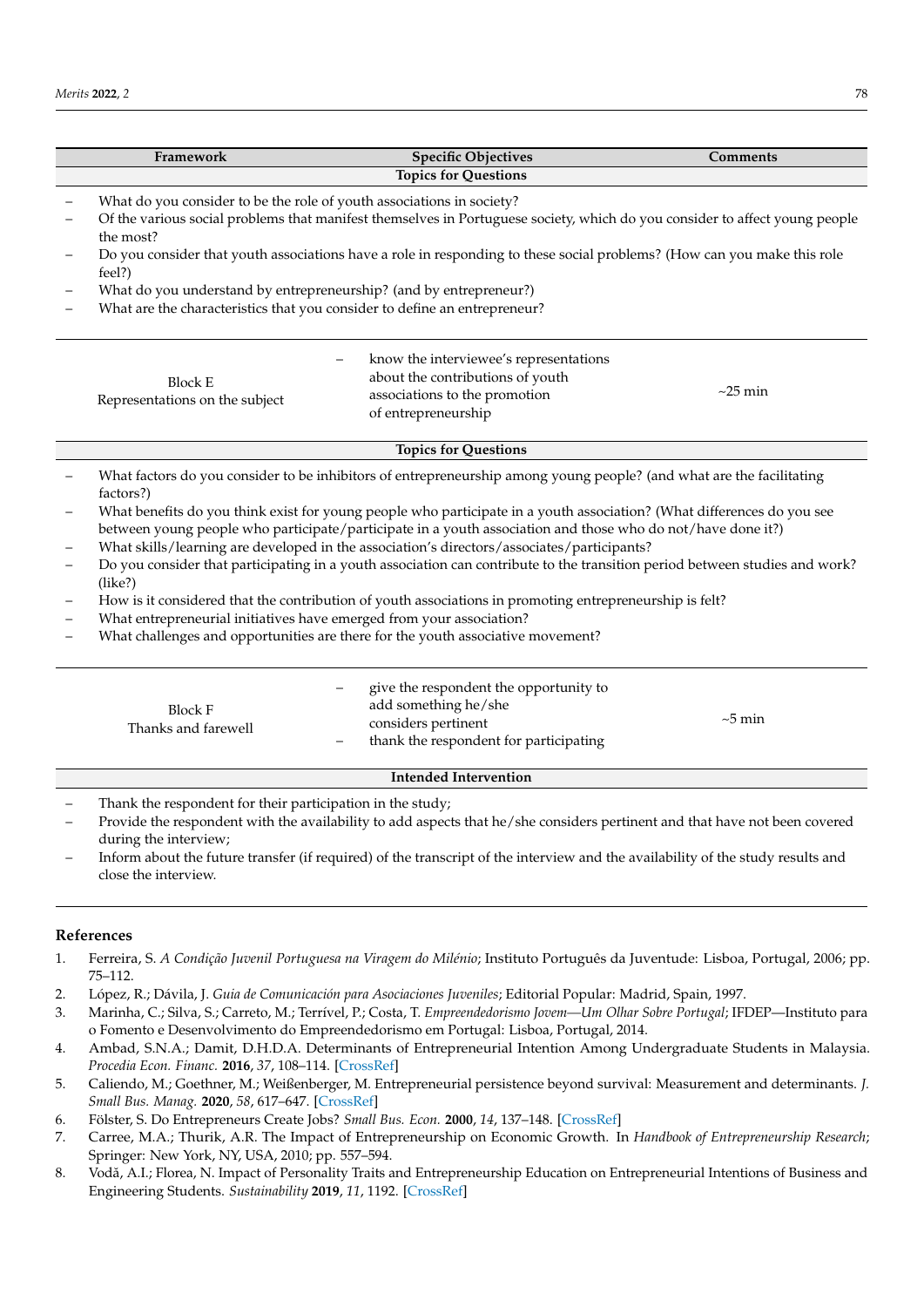- <span id="page-17-0"></span>9. Van Praag, C.M. Some Classic Views on Entrepreneurship. *Economist* **1999**, *147*, 311–335. [\[CrossRef\]](http://doi.org/10.1023/A:1003749128457)
- <span id="page-17-1"></span>10. Shekarian, M.; Parast, M. Do Entrepreneurship Skills Improve Project Performance? A Project-Based Learning Perspective. *J. Entrep.* **2021**, *30*, 267–305. [\[CrossRef\]](http://doi.org/10.1177/09713557211025653)
- <span id="page-17-2"></span>11. Carvalho, L.C.; Costa, T.G. *Empreendedorismo: Uma Visão Global e Integradora*; Edições Silabo, Lda: Lisboa, Portugal, 2015.
- <span id="page-17-3"></span>12. Drucker, P.F. Long-Range Planning—Challenge to Management Science. *Manag. Sci.* **1959**, *5*, 238–249. [\[CrossRef\]](http://doi.org/10.1287/mnsc.5.3.238)
- <span id="page-17-4"></span>13. Fekri, K.; Shafiabady, A.; Nooranipour, R.; Ahghar, G. Determine and compare effectiveness of entrepreneurship education based on multiaxial model and theory of constraints and compromises on learning entrepreneurship skills. *Procedia Soc. Behav. Sci.* **2012**, *69*, 566–570. [\[CrossRef\]](http://doi.org/10.1016/j.sbspro.2012.11.447)
- <span id="page-17-5"></span>14. Muñoz, C.; Mosey, S.; Binks, M. Developing opportunityidentification capabilities in the classroom: Visual evidence for changing mental frames. *Acad. Manag. Learn. Educ.* **2011**, *10*, 277–295. [\[CrossRef\]](http://doi.org/10.5465/amle.10.2.zqr277)
- <span id="page-17-6"></span>15. Timmons, J.A. Characteristics and Role Demands of Entrepreneurship. *Am. J. Small Bus.* **1978**, *3*, 5–17. [\[CrossRef\]](http://doi.org/10.1177/104225877800300102)
- <span id="page-17-7"></span>16. Ciavarella, M.A.; Buchholtz, A.K.; Riordan, C.M.; Gatewood, R.D.; Stokes, G.S. The big five and venture sur-vival: Is there a linkage? *J. Bus. Ventur.* **2004**, *19*, 465–483. [\[CrossRef\]](http://doi.org/10.1016/j.jbusvent.2003.03.001)
- <span id="page-17-8"></span>17. Gartner, B. Some suggestions for research on entrepreneurial traits and characteristics. *Entrep. Theory Pract.* **1989**, *14*, 27–38. [\[CrossRef\]](http://doi.org/10.1177/104225878901400103)
- <span id="page-17-9"></span>18. Fillion, L.J. Entendendo os intraempreendedores como visionistas. *Rev. Negócios* **2004**, *9*, 65–80.
- <span id="page-17-10"></span>19. Martens, C.D.P.; Machado, F.J.; Martens, M.L.; De Oliveira E Silva, F.Q.P.; de Freitas, H.M.R. Linking entrepreneurial orientation to project success. *Int. J. Proj. Manag.* **2018**, *36*, 255–266. [\[CrossRef\]](http://doi.org/10.1016/j.ijproman.2017.10.005)
- <span id="page-17-11"></span>20. Thornton, P.H. The sociology of entrepreneurship. *Annu. Rev. Sociol.* **1999**, *25*, 19–46. [\[CrossRef\]](http://doi.org/10.1146/annurev.soc.25.1.19)
- <span id="page-17-12"></span>21. Austin, J.; Stevenson, H.; Wei-Skillern, J. *Social and Commercial Enterpreneurship: Same, Different or Both?* Baylor University: Waco, TX, USA, 2006; pp. 1042–2587.
- <span id="page-17-13"></span>22. Ferreira, J.; Coelho, A.; Moutinho, L. Dynamic capabilities, creativity and innovation capability and their impact on competitive advantage and firm performance: The moderating role of entrepreneurial orientation. *Technovation* **2020**, *92–93*, 102061. [\[CrossRef\]](http://doi.org/10.1016/j.technovation.2018.11.004)
- <span id="page-17-14"></span>23. Mcclelland, C. *A Sociedade Competitiva: Realização & Progresso Social*; Expressão e Cultura: Rio de Janeiro, Brazil, 1972.
- <span id="page-17-15"></span>24. Gauthier, M. L'âge des jeunes: «un fait social instable». *Lien Soc. Polit.* **2000**, *43*, 23–32. [\[CrossRef\]](http://doi.org/10.7202/005114ar)
- <span id="page-17-16"></span>25. Pappámikail, L. Juventude(s), autonomia e Sociologia. *Sociol. Rev. Dep. Sociol. FLUP* **2010**, *20*, 395–410.
- <span id="page-17-17"></span>26. Pais, M. A construção sociológica da juventude—Alguns contributos. *Análise Soc.* **1990**, *105–106*, 139–165.
- <span id="page-17-18"></span>27. Guerreiro, M.; Abrantes, P. *Transições Incertas*; Comissão para a Igualdade no Trabalho e no Emprego, Direção Geral de Estudos, Estatística e Planeamento: Lisboa, Portugal, 2004; p. 183.
- <span id="page-17-19"></span>28. Lobo, C.; Ferreira, V.; Rowland, J. *Emprego, Mobilidade, Política e Lazer: Situações e Atitudes dos Jovens Portugueses Numa Perspetiva Comparada*; Instituto de Ciências Sociais da Universidade de Lisboa: Lisboa, Portugal, 2015.
- <span id="page-17-20"></span>29. Kritikos, A.S.; Berlin, G.D. Entrepreneurs and their impact on jobs and economic growth. *IZA World Labor* **2014**, *8*, 1–10. [\[CrossRef\]](http://doi.org/10.15185/izawol.8)
- <span id="page-17-21"></span>30. Kollmann, T.; Christofor, J.; Kuckertz, A. Explaining individual entrepreneurial orientation: Conceptualization of a cross-cultural research framework. *Int. J. Entrepneurship Small Bus.* **2007**, *4*, 325. [\[CrossRef\]](http://doi.org/10.1504/IJESB.2007.013255)
- <span id="page-17-22"></span>31. GEM Portugal. *Global Entrepreneurship Monitor. 2004–2013: Uma Década de Empreendedorismo em Portugal*; GEM, Portugal: Lisboa, Portugal, 2013.
- <span id="page-17-23"></span>32. Covin, J.G.; Wales, W.J. The Measurement of Entrepreneurial Orientation. *Entrep. Theory Pr.* **2012**, *36*, 677–702. [\[CrossRef\]](http://doi.org/10.1111/j.1540-6520.2010.00432.x)
- <span id="page-17-24"></span>33. Audretsch, D.B. Entrepreneurship and culture. *Eurasian Econ. Rev.* **2020**, *10*, 1–8. [\[CrossRef\]](http://doi.org/10.1007/s40822-019-00132-2)
- <span id="page-17-25"></span>34. Vieira, T. Os Papéis das Organizações do Terceiro Setor na Resposta aos Problemas Sociais. Master's Thesis, Instituto de Educação, Universidade do Minho: Guimarães, Portugal, 2015.
- <span id="page-17-26"></span>35. Nicolás, C.; Rubio, A.; Fernández-Laviada, A. Cognitive Determinants of Social Entrepreneurship: Variations ac-cording to the Degree of Economic Development. *J. Soc. Entrep.* **2018**, *9*, 154–168. [\[CrossRef\]](http://doi.org/10.1080/19420676.2018.1452280)
- <span id="page-17-27"></span>36. Dees, J.G. Taking social entrepreneurship seriously. *Society* **2007**, *44*, 24–31. [\[CrossRef\]](http://doi.org/10.1007/BF02819936)
- <span id="page-17-28"></span>37. Faria, M. Juventude, Associativismo e Participação: Um Estudo das Associações Juvenis do Distrito do Porto. Master's Thesis, Universidade de Coimbra: Coimbra, Portugal, 2010.
- <span id="page-17-29"></span>38. Audretsch, D.B.; Siegel, D.S.; Terjesen, S. Entrepreneurship in the Public and Nonprofit Sectors. *Public Adm. Rev.* **2020**, *80*, 468–472. [\[CrossRef\]](http://doi.org/10.1111/puar.13200)
- <span id="page-17-30"></span>39. Aparicio, S.; Audretsch, D.; Urbano, D. Does Entrepreneurship Matter for Inclusive Growth? The Role of Social Progress Orientation. *Entrep. Res. J.* **2021**, *11*, 20190308. [\[CrossRef\]](http://doi.org/10.1515/erj-2019-0308)
- <span id="page-17-31"></span>40. Alarifi, G.; Robson, P.; Kromidha, E. The Manifestation of Entrepreneurial Orientation in the Social Entrepreneur-ship Context. *J. Soc. Entrep.* **2019**, *10*, 307–327.
- <span id="page-17-32"></span>41. Sáez, P.; Fernández, X.; Gonçalves, J. *Informe Sobre a Xuventude no Espacio Atlántico—Relatório sobre a Juventude no Espaço Atlântico*; Gráficas Planeta, S.L.: Pontevedra, Spain, 2006.
- <span id="page-17-33"></span>42. Krieger, A.; Stuetzer, M.; Obschonka, M.; Salmela-Aro, K. The growth of entrepreneurial human capital: Origins and development of skill variety. *Small Bus. Econ.* **2021**, 1–20. [\[CrossRef\]](http://doi.org/10.1007/s11187-021-00555-9)
- <span id="page-17-34"></span>43. Pinto, L.; Teles, F. *Ser Capaz de Adquirir Competências—O Programa Escolhas na Perspetiva das Crianças e Jovens*; Alto Comissariado para a Imigração e Diálogo Intercultural: Lisboa, Portugal, 2009.
- <span id="page-17-35"></span>44. FNAJ—Federação Nacional das Associações Juvenis. *Perfil do Associativismo Juvenil Português*; FNAJ—Federação Nacional das Associações Juvenis: Porto, Portugal, 2011.